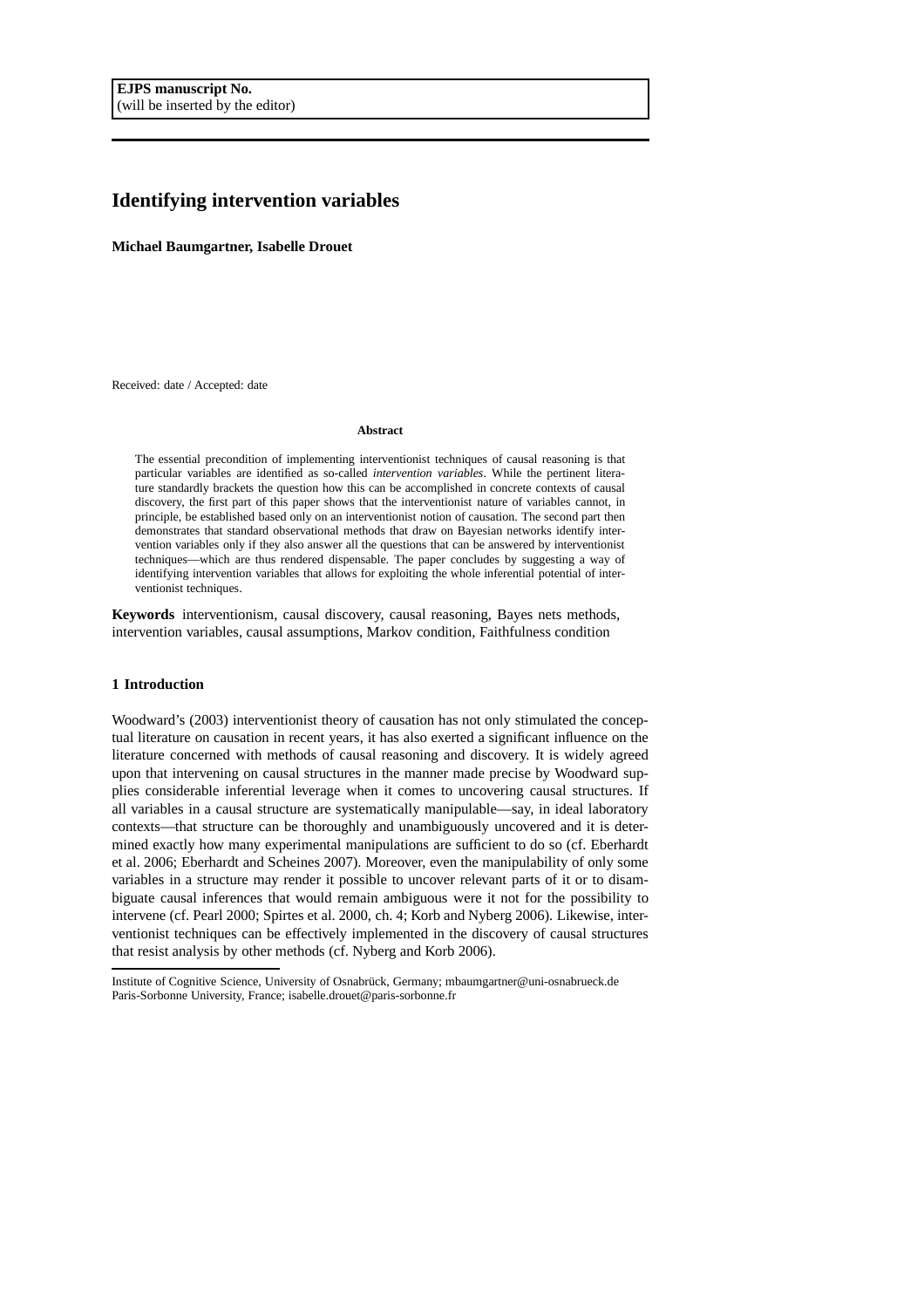All of these powerful applications of interventionism crucially hinge on the possibility to manipulate investigated causal structures in a very particular manner, which Woodward (2003, 130) describes as *surgical*. A surgical manipulation is what Woodward calls an *intervention*. He spells out the conditions an intervention has to satisfy by means of the notion of an *intervention variable*. Roughly, an intervention variable I for X with respect to Y , is a cause of X that is not connected to Y on a causal path that does not go through X and that is independent of any other cause of Y. The essential precondition of fruitfully implementing interventionist means in causal discovery is that particular triples of variables can in fact be established to have these very specific interventionist properties.

While, in the literature on interventionist causal reasoning, it is common to assume that for all variables in an analyzed structure there exist suitable intervention variables, the problem of how these intervention variables can actually be identified is normally bracketed. Still, in ordinary contexts of causal discovery, the important question is not so much whether intervention variables exist for a variable  $X$  with respect to another variable  $Y$ , but rather which variable is such an intervention variable, or whether a concrete variable I is such an intervention variable or not—and, often, the answers to these questions are far from obvious. For instance, a typical interventionist test design to determine the causal relationship between, say, depression and insomnia would be to administer an anti-depression drug  $\delta$  to relevant patients and to then investigate whether that treatment is accompanied by reduced (or increased) insomnia. Plainly though, such a test is only revealing if it has been ascertained that  $\delta$  itself does not have a direct somniferous (or agitating) effect, which calls for an antecedent study on the (side-)effects of  $\delta$ . Or, important controversies in the history of science can be understood as controversies about whether or not certain experimental actions are interventions in the surgical sense. For example, the controversy between Pasteur and Pouchet concerning the possibility of spontaneous generation is largely about whether specific manipulations (letting air through sulphuric acid, warming air up to a very high temperature, filtering it through cotton. . . ) succeed in eliminating any trace of life it may contain while not at the same time destroying the inert vital component that could produce life according to the proponents of the theory of spontaneous generation (cf. Collins and Pinch 1993, ch. 4).

Accordingly, this paper focuses on the much neglected problem of how intervention variables can be identified in contexts of causal discovery. In order to answer this methodological question, we first answer the following conceptual question: what can justify the belief that a given triple of variables has the interventionist properties? It turns out that such justifications require recourse to non-interventionist causal knowledge. Therefore, the second part of the paper draws on a currently dominant strand of non-interventionist methods of causal reasoning, *viz.* on Bayesian networks methods (cf. Spirtes, Glymour, and Scheines 2000; Pearl 2000), in order to tackle the problem of how intervention triples can actually be identified.

## **2 Intervention triples**

The standard reference for rendering the notion of a (suitable) intervention precise is Woodward's (2003) interventionist theory of causation. The theory is intended to illuminate "how we think about, learn about, and reason with various causal notions" (Woodward 2008, 194). Woodward determines what characteristics interventions must have in order to have maximal inferential purchase in contexts of causal discovery with recourse to the two core conceptual constituents of his interventionist theory of causation: the notion of *type causa-*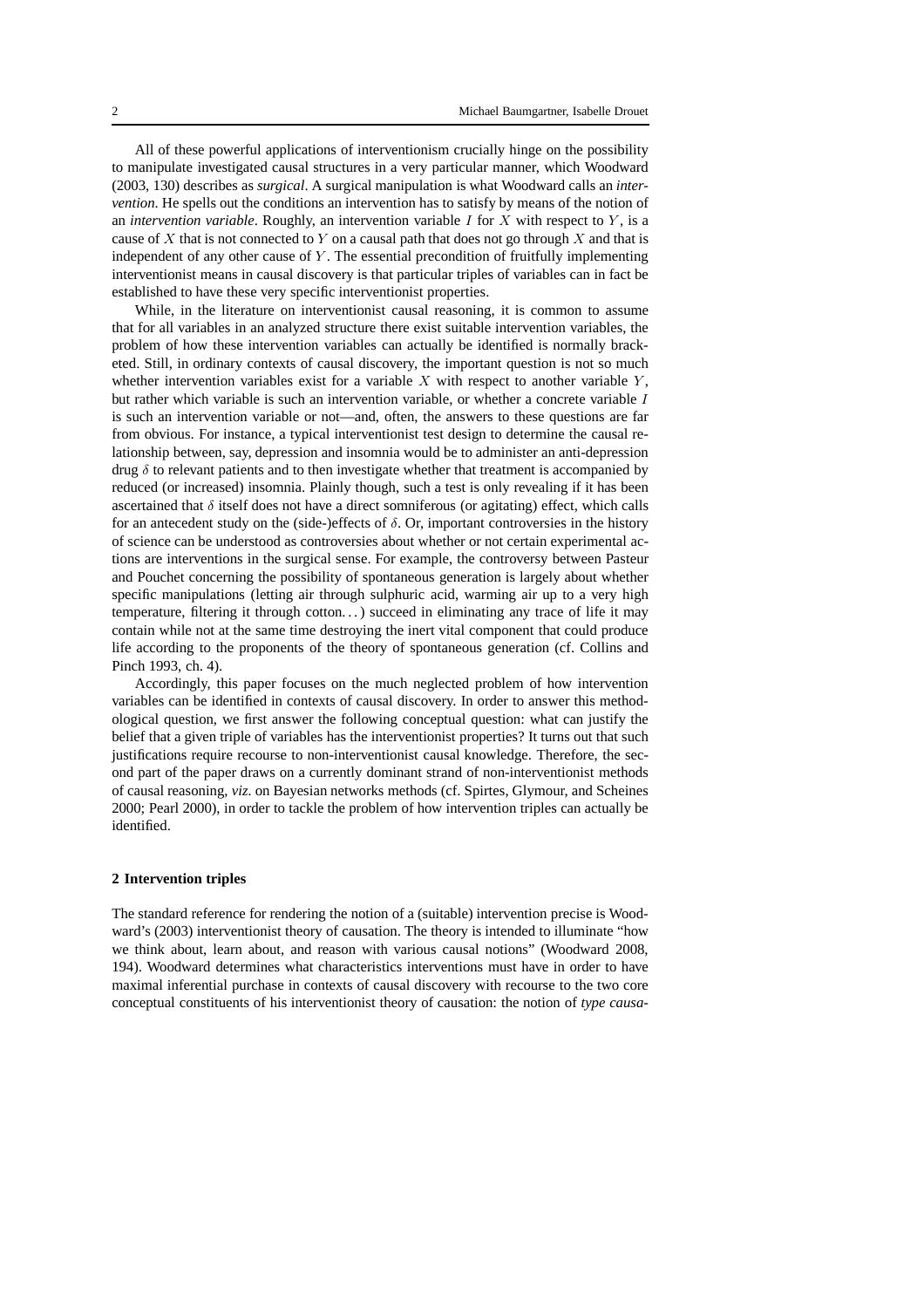*tion*, which has the two components of *direct* and of *contributing* causation, and the notion of an *intervention variable*. Here are the two corresponding (frequently cited) definitions  $(M)$  and  $(IV)$ :

- (M) A necessary and sufficient condition for  $X$  to be a (type-level) direct cause of  $Y$  with respect to a variable set  $V$  is that there be a possible intervention on  $X$  that will change Y or the probability distribution of Y when one holds fixed at some value all other variables  $Z_i$  in  $V$ . A necessary and sufficient condition for  $X$  to be a (type-level) *contributing cause* of Y with respect to variable set V is that (i) there be a directed path from X to Y such that each link in this path is a direct causal relationship  $(\dots)$ , and that (ii) there be some intervention on X that will change Y when all other variables in V that are not on this path are fixed at some value. (Woodward 2003, 59)
- (IV) I is an intervention variable for X with respect to Y iff (i) I causes  $X$ ; (ii) certain values of  $I$  are such that when  $I$  attains those values,  $X$  ceases to depend on the values of other variables that cause X and instead depends only on the value taken by  $I$ ; (iii) any directed path from I to Y goes through  $X$ ; (iv) I is statistically independent of any variable  $Z$  that causes  $Y$  and that is on a directed path that does not go through  $X$ . (Woodward 2003, 98)

Relative to the notion of an intervention variable, an intervention on  $X$  with respect to  $Y$  is then straightforwardly spelled out in terms of an intervention variable  $I$  for  $X$  with respect to Y taking on some value  $z_i$  such that  $I = z_i$  causes X to take on some determinate value  $z_i$  (Woodward 2003, 98).

It is plain from this that Woodward's interventionism relies on an interdefined conceptual core. Causation is defined in terms of the notion of an intervention which is itself defined based on the notion of an intervention variable which, in turn, is defined in terms of causation. The fact that (M) and (IV) interdefine causation and intervention is not considered to be problematic by Woodward. He maintains that his way of interdefining causation and intervention is not viciously circular (Woodward 2003,  $104-105$ ):<sup>1</sup>

The causal information required to characterize the notion of intervention on  $X$ with respect to  $Y$  is information about the causal relationship between the intervention variable I and X, information about whether there are other causes of Y that are correlated with  $I$ , information about whether there is a causal route from  $I$  to Y that does not go through X and so on, *but not information about the presence or absence of a causal relationship between* X *and* Y .

In a nutshell, thus, the basic idea behind interventionism is that if the triple  $\langle I, X, Y \rangle$ satisfies (IV) such that I is an intervention variable for X with respect to Y, interventions on X through I will reveal whether or not X is a cause of Y. According to Woodward, this is possible notwithstanding the interdefined conceptual core of interventionism, because the fact that  $\langle I, X, Y \rangle$  is an intervention triple does neither entail nor presuppose anything whatsoever with respect to the relationship between  $X$  and  $Y$ . That is, interventionism's "primary focus is *methodological*" (Woodward 2008, 194), and interventionist methods aim to modularly uncover causal structures: based on clarity about the causal (in)dependencies between I and X as well as between I and Y, (in)dependencies between X and Y can be revealed. Or more generally, a whole causal structure  $G$  over a set of variables V is uncovered by first

<sup>&</sup>lt;sup>1</sup> Even though not all authors agree that interdefining causation and intervention is as unproblematic as Woodward would like to have it (e.g. Strevens 2007, 2008 or Baumgartner 2009), it is clear that Woodward neither aims nor claims to provide a reductive analysis of causation.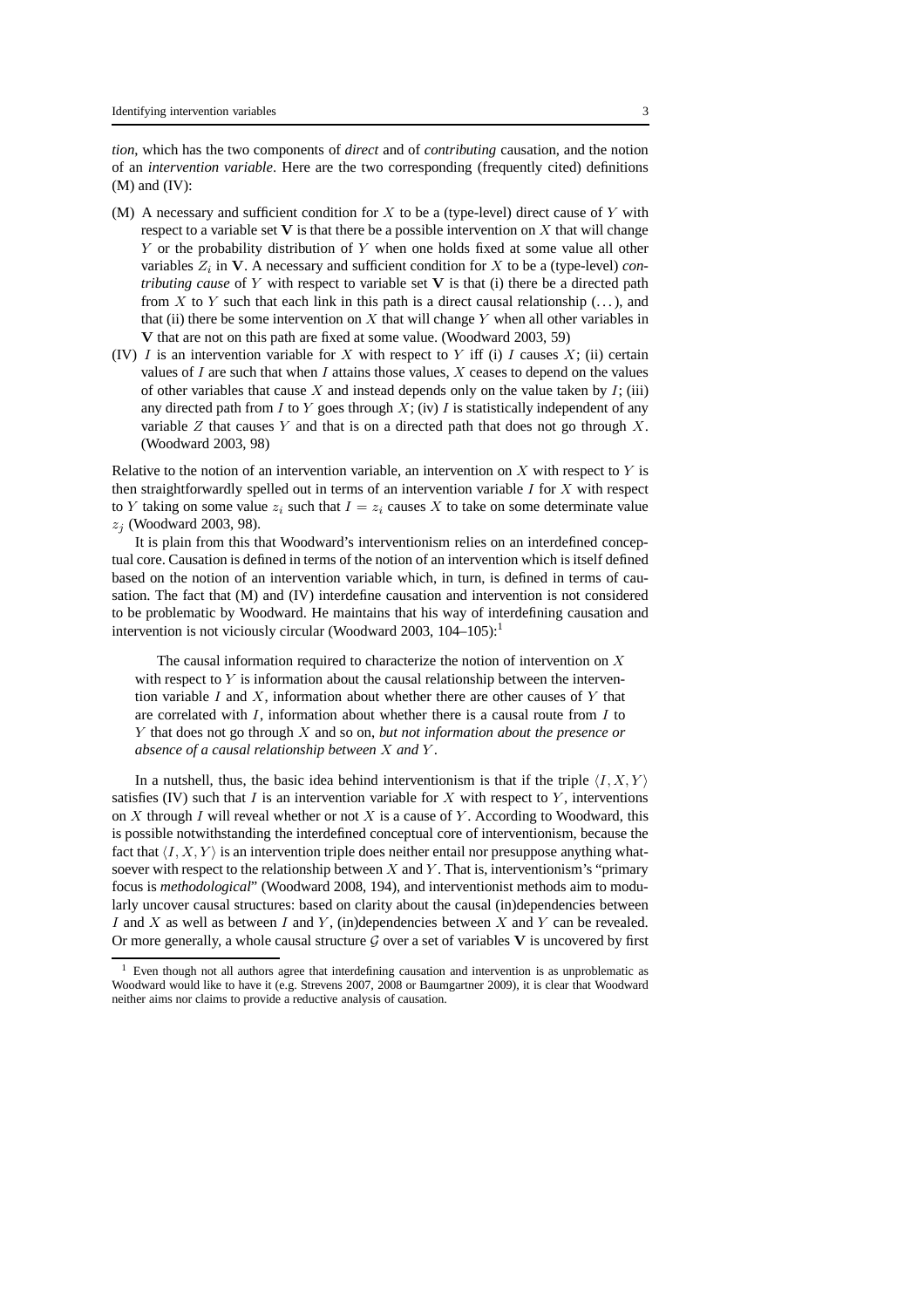identifying substructures in  $G$  that comply with (IV), and by then sequentially uncovering further substructures of  $G$  on the basis of the relevant intervention triples.

Obviously, the crucial prerequisite for implementing this methodological strategy is the availability of suitable intervention variables for an analyzed structure. That is, to get interventionist methods off the ground, some triples of the set of variables for which a causal model is being searched must be known to satisfy (IV). Because of the interdefinition of the notions of an intervention variable and of causation, knowledge about compliance with (IV) is causal knowledge. The next section is going to investigate what this causal knowledge consists in and, more specifically, what can justify that a given triple in fact is an intervention triple.

#### **3 On what justifies the interventionist nature of a given triple**

Knowing that  $\langle I, X, Y \rangle$  is an intervention triple amounts to being justified in believing that it satisfies each of the four conjuncts constituting (IV). Of these four conditions, (IV.ii) is the least significant one. Eberhardt and Scheines (2007) refer to a variable  $I$  that only complies with (IV.i), (IV.iii), and (IV.iv) as a *soft* or *parametric* intervention variable and show that even soft intervention variables can provide considerable inferential leverage in many contexts of causal discovery (similarly Korb et al. 2004). Moreover, given that a triple  $\langle I, X, Y \rangle$  satisfies (IV.i), (IV.iii) and (IV.iv), (IV.ii) is usually taken to be satisfiable by simply choosing a value of  $I$  that actually determines a particular value of  $X$ . Hence, for simplicity, we subsequently focus on the question of what justifies that triples of variables comply with (IV.i), (IV.iii) and (IV.iv), i.e. we focus on soft intervention variables only.

While the particular manner in which (M) and (IV) interdefine causation and intervention may be claimed not to be viciously circular, the interdefined conceptual core of interventionism triggers infinite regresses when it comes to justifying the interventionist character of variables by application of the definitions (M) and (IV). Based on (M) and (IV), no variable can ever be justified to have the interventionist properties in a finite number of steps. In consequence, it is never possible, in principle, to justify the belief that a particular triple of variables is an intervention triple by applying interventionist definitions. To see this, suppose we want to determine that a variable  $I_1$  is an intervention variable for X with respect to Y. Condition (IV.i) stipulates that a necessary condition for that to be the case is  $I_1$  being a cause of X. According to (M), a necessary condition for  $I_1$  to be a cause of X is that there be a possible intervention on  $I_1$  with respect to X, and hence an intervention variable for  $I_1$  with respect to X, call it  $I_2$ . This, in turn, requires  $I_2$  to be a cause of  $I_1$ , which again presupposes that there is an intervention variable  $I_3$  for  $I_2$  with respect to  $I_1$ , which calls for a further intervention variable  $I_4$  for  $I_3$  with respect to  $I_2$ , and so on. Condition (IV.iii) amounts to another necessary condition for  $I_1$  to be an intervention variable for X with respect to Y: there must not be a causal path connecting  $I_1$  and Y that does not go through X. In order to determine whether  $I_1$  satisfies that condition, first, the possible  $I_1 - X - Y$ connection must be suppressed (or 'broken') by fixing the value of  $X$  by means of a further intervention variable  $I_5$  and, second, it must be established that there is no possible intervention on  $I_1$  that changes Y or the probability distribution of Y when one holds fixed all other variables.<sup>2</sup> Of course, according to  $(M)$ ,  $I_5$  being an intervention variable for X with respect to Y requires there to be another intervention variable  $I_6$  for  $I_5$  with respect to X,

<sup>2</sup> For further details on testing the satisfaction of (IV) cf. Woodward (2003, 99–111).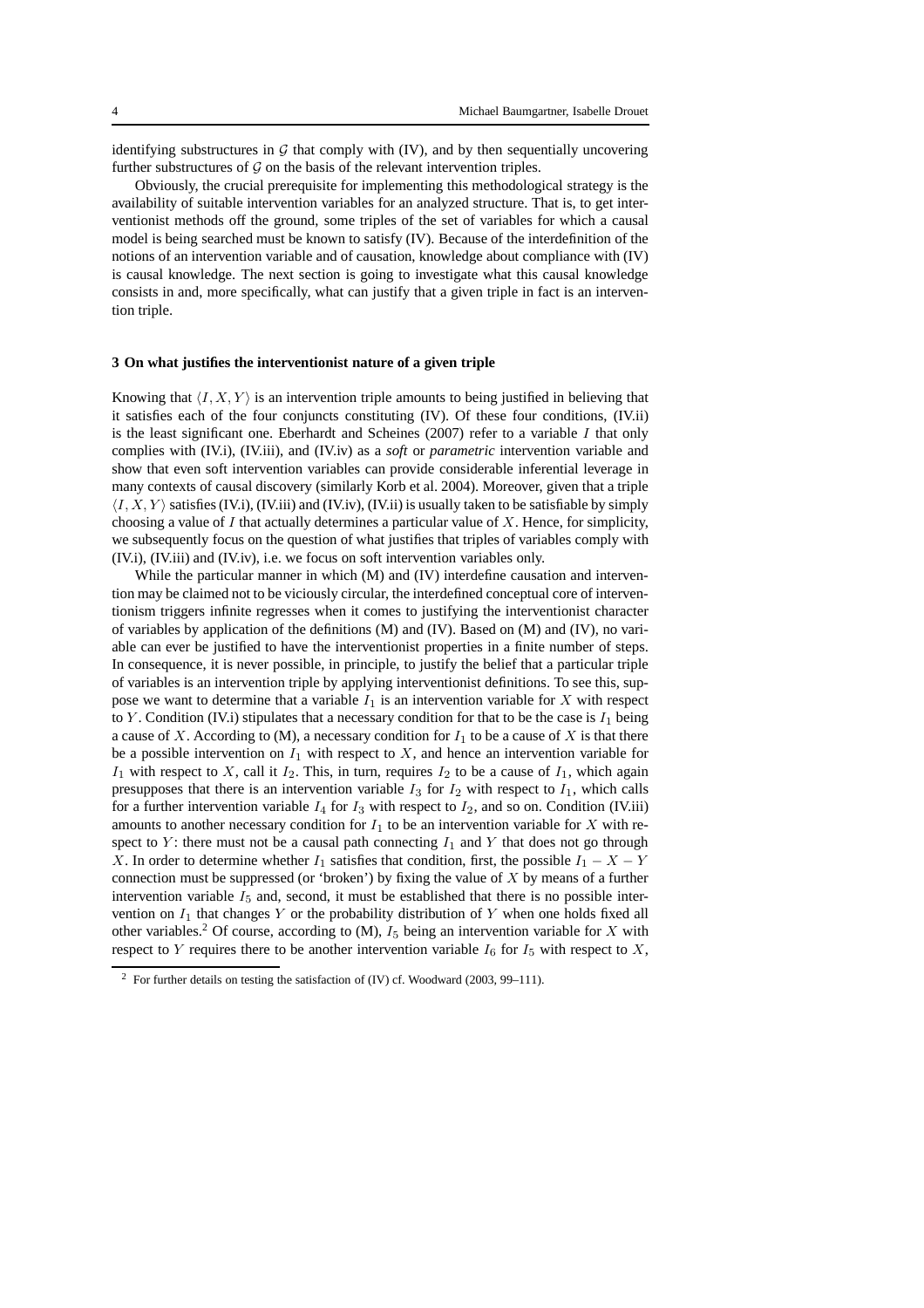and so on. In sum, given that causation is defined in terms of  $(M)$ , justifying that  $(IV)$  is satisfied sets off multiple infinite regresses.<sup>3</sup>

In scientific practice, a common way of solving the problem of justificatory regresses that arise when definitions are applied to relevant entities is to draw on some sort of foundationalism. For instance, if we are to determine whether a yellow ring satisfies the definition of gold, we are first going to conduct a chemical analysis that draws on certain causal characteristics of gold. Depending on theoretical preferences, these causal characteristics might then be reduced to, say, probabilistic (in)dependencies, which again depending on theoretical preferences, can be analyzed in terms of a suitable frequency distribution. However, as all scientific theorizing inevitably operates within some conceptual frame that is taken as given and unquestioned, regresses of this ordinary type are *not infinite*, but terminate as soon as some conceptual level is reached that is considered to be primitive by whoever happens to apply a corresponding definition. Applying the definition of gold to a ring induces a progression from one conceptual level to a subsequent *independent* level and stops when some primitive level is reached. By contrast, no primitive conceptual level can ever be reached if (M) is applied in order to justify that a given triple of variables satisfies (IV). The fact that (M) and (IV) are interdefined induces an *infinite oscillation* between two notions, none of which is primitive according to interventionism, which, in turn, yields that no foundationalist solution to the problem of justifying compliance with (IV) is available.

All this demonstrates that the belief that a triple  $\langle I, X, Y \rangle$  satisfies (IV) cannot be justified by *direct application* of (M) and (IV) to the triple  $\langle I, X, Y \rangle$ . Clearly though, in order to determine whether a specific entity satisfies a given definition it is often not necessary to apply the definition itself, rather, *heuristics* will do. If we want to know whether a yellow ring is made of gold, we do not necessarily have to conduct a chemical analysis. Many suitable heuristics are available. The price of the ring will be an indication, or the reputation of the store in which it is sold. Hence, the question arises whether there might exist some heuristic which may warrant, *without direct application* of (M), that  $\langle I, X, Y \rangle$  complies with (IV). In general terms, heuristics are experience-based techniques that sufficiently frequently succeed in solving problems in a 'cost-effective' way (cf. Wimsatt 2006, 463-465). Their solutions do not need to be perfect, but the quality of these solutions must be assessable independently of the heuristics, at least in principle. The problem to solve in the present context is determining the satisfaction of definitions. As indicated above, heuristics often render it unnecessary to explicitly apply definitions. For instance, the problem of determining whether a ring complies with the (chemical) definition of gold can be solved by using the ring's price as a heuristic measure. By conducting chemical analyses and, thus, by explicitly applying the definition of gold, it can be seen that gold frequently has a high price. This yields a generalizable constraint on heuristics that evaluate the satisfaction of definitions: in order for a non-definitional criterion  $\Phi$  to serve as a heuristic measure for whether relevant entities satisfy a definition  $t, \Phi$  must sufficiently frequently identify such entities as complying and as not complying with  $t$  that would be identified as such if  $t$  itself were applied and it must be possible to apply  $t$ , at least in principle. While that constraint is certainly satisfied in the case of gold and its price, matters are different for intervention variables defined along interventionist lines. Indeed, the considerations of the previous paragraphs show that there is no way to determine for even one single triple of variables whether it satisfies (IV) by applying (M). In view of the lack of a single positive application of  $(M)$ 

 $3$  Since the notion of causation is also of crucial importance in (IV.iv) a similar regress is initiated when it comes to determining whether a specific triple  $\langle I_1, X, Y \rangle$  satisfies (IV.iv). For brevity, we leave it to the reader to scrutinize that additional regress.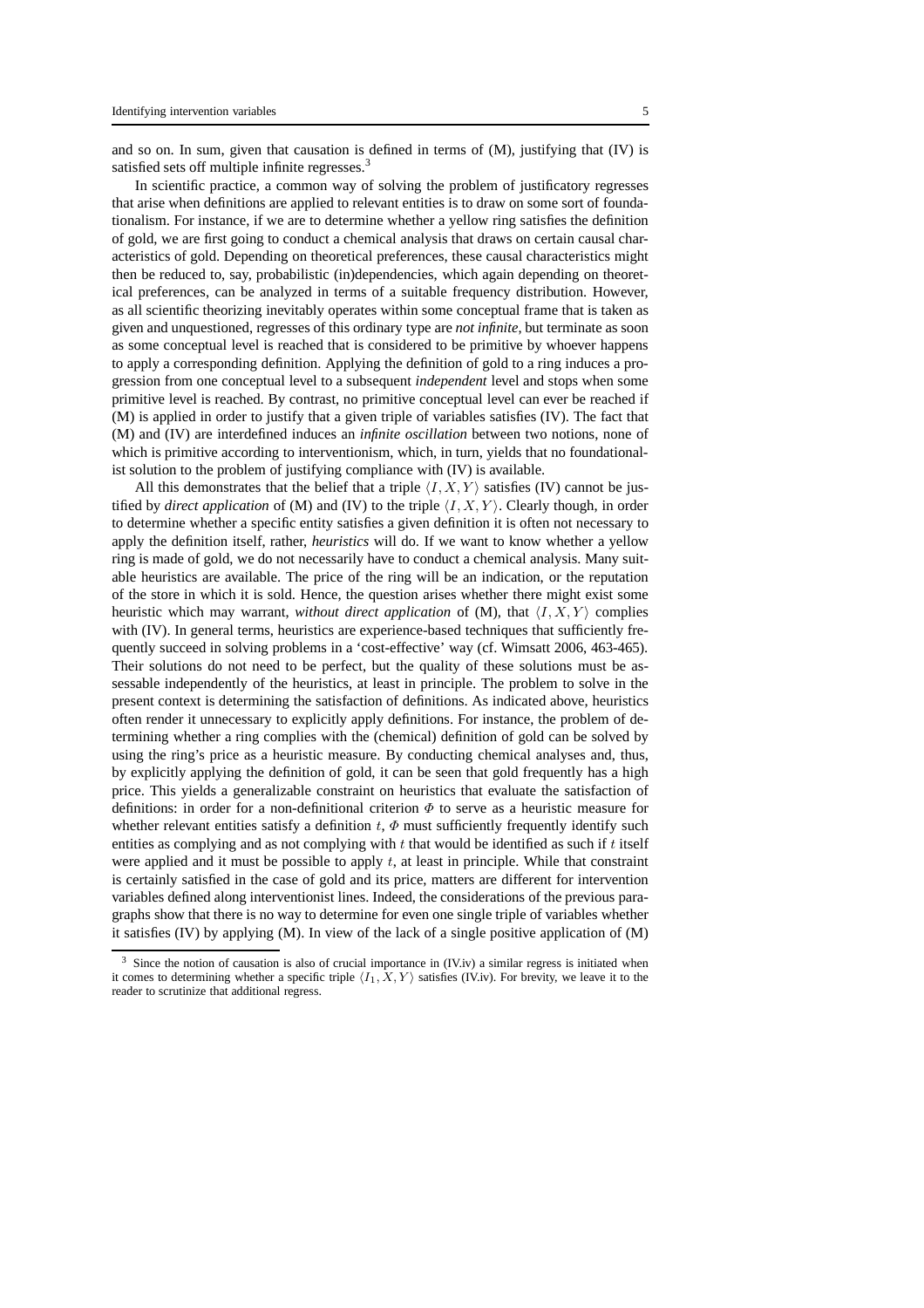and (IV), there cannot exist a heuristic for assessing the satisfaction of (M) and (IV), for there does not exist an independent gauge for heuristic success.

That means the satisfaction of (IV) cannot be justified on heuristic grounds either. At the same time, however, there exist certain triples of variables  $\langle I, X, Y \rangle$  such that I is *de facto* known to be an intervention variable for X with respect to Y. Suppose we want to find out whether treatment with a specific drug  $(T)$  is a cause of recovery from a particular disease  $(R)$ . To answer that question, subjects that suffer from the disease are randomly assigned to treatment and control groups, say, by tossing a coin  $(C)$ . Everybody will agree that C is an intervention variable for T with respect to R (cf. Woodward 2003, 94–98; 2008, 203–204). C causally determines the assignment to treatment or control group, C does not directly cause  $R$ , and  $C$  is statistically independent of other causes of  $R$ . We have enough background causal knowledge to be reasonably confident that the triple  $\langle C, T, R \rangle$ satisfies (IV). We have shown in the previous paragraphs that this causal knowledge cannot be interventionist causal knowledge. Therefore, whoever is convinced that coin tossing has the interventionist properties *cannot* and, as a matter of fact, *does not* understand causation on the sole basis of (M). To justify compliance with (IV) some non-interventionist theory of causation is indispensable (cf. Cartwright 2010).

It turns out that relative to certain non-interventionist theories of causation it can indeed be substantiated that coin tossing is an intervention variable for treatment with respect to recovery. Take for instance an elementary probabilistic account as professed by Suppes (1970). Given a suitable probability distribution over  $C, T$  and  $R$ , such a theoretical framework determines that C is a direct cause of T if C is positively correlated with  $T$ ,  $C$  temporally precedes  $T$ , and  $C$  is not screened off from  $T$  by any further variable in the structure. Furthermore, if  $C$  is screened off from  $R$  by  $T$ ,  $C$  can be said not to directly cause R. Finally, if pertaining probabilistic data can be shown not to feature any other (probabilistically defined) causes of R that are correlated with C, it follows that the triple  $\langle C, T, R \rangle$ satisfies (IV.i), (IV.iii), (IV.iv) and, thus, that C is an intervention variable for T with respect to  $R$ . Of course, such a probabilistic analysis in the vein of Suppes (1970) has long been shown not to adequately capture all causal dependencies, as e.g. causes that lower the probabilities of their effects. Yet, irrespective of whether it successfully accounts for all kinds of causal dependencies, Suppes' theory can be used to straightforwardly justify the belief that coin tosses satisfy (IV) in randomized experiments. Modern and more sophisticated probabilistic analyses as e.g. professed by Kvart (2001) or Eells (1991) could also establish C as intervention variable for  $T$  with respect to  $R$  in a finite number of steps—even though a corresponding argument would involve more complications.

These considerations show that as long as causation is exclusively understood in the vein of (M) a given triple  $\langle I, X, Y \rangle$  cannot be justified to have the interventionist properties. To justify that  $\langle I, X, Y \rangle$  complies with (IV.i), (IV.iii), and (IV.iv), recourse must be made to non-interventionist causal knowledge. The interventionist nature of  $\langle I, X, Y \rangle$  can, for example, be justified based on a probabilistic account of causation.

### **4 Identifying intervention triples**

In the previous section, we have seen how the belief that coin tossing is an intervention variable for treatment with respect to discovery can be justified based on a (rough) probabilistic notion of causation. This, however, does not tell us how coin tossing has been selected as a candidate intervention variable in the first place. To unfold the whole inferential potential of interventionist methodologies we not only need to be able to justify the belief that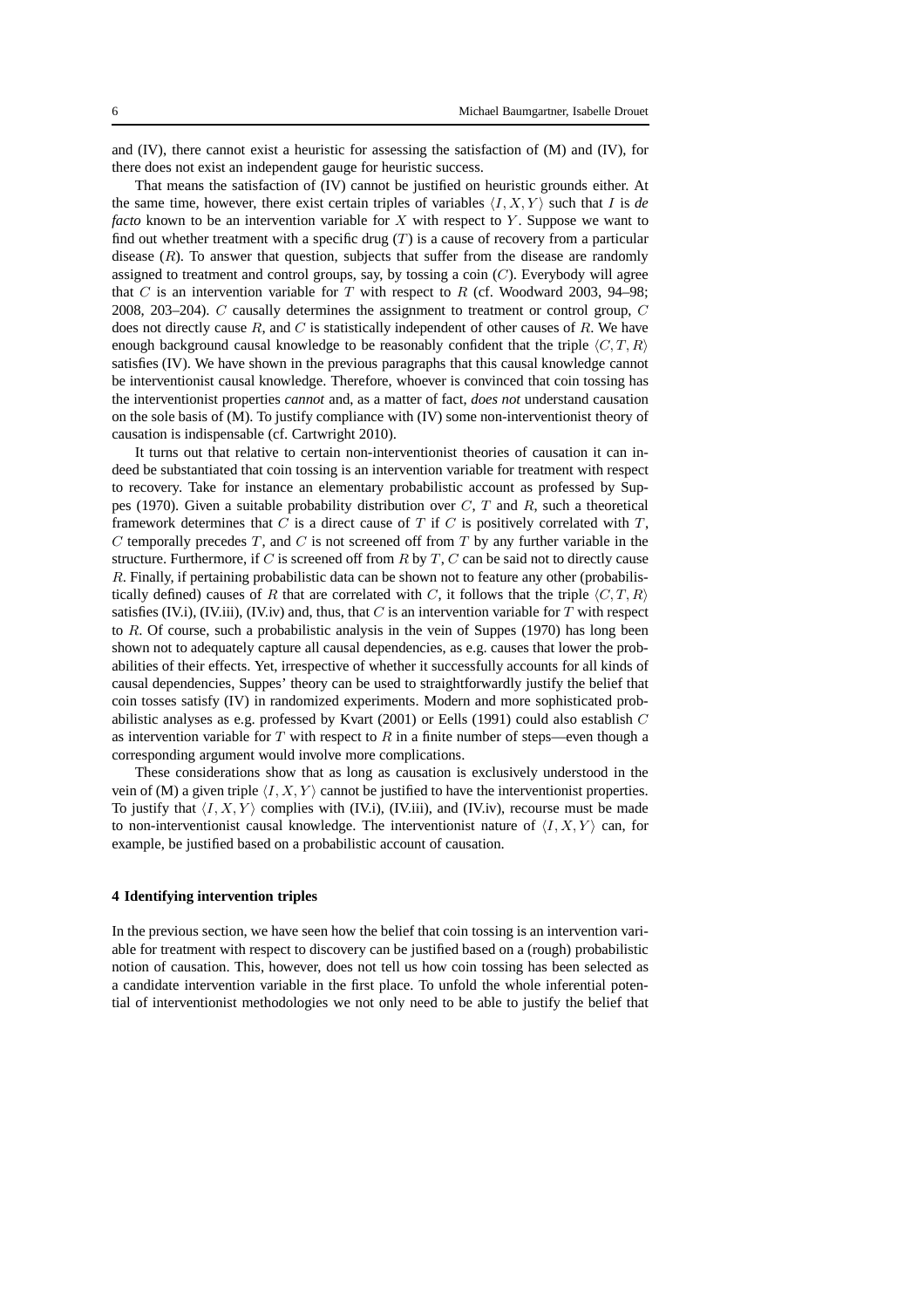a given triple complies with (IV). We also require a methodically guided manner of identifying triples that justifiably comply with (IV) within a given set V of causally modeled variables. The previous section has shown that a method for identifying intervention triples within analyzed variable sets cannot rely on an interventionist conception of causation only. A currently dominant framework of causal inference that searches for causal dependencies as defined by a non-interventionist theory of causation is constituted by the procedures of causal discovery that draw on Bayesian networks (cf. Spirtes, Glymour, and Scheines 2000; Pearl 2000). These *BN methods* do not implement an interventionist notion of causation (rather, they stipulate a connection between probabilities and causation which is very similar to the one stated by Suppes' probabilistic analysis of causation). Moreover, they process observational (non-experimental) data. Accordingly, this section investigates whether and how intervention variables can be identified by means of BN methods.

### 4.1 Standard BN algorithms

Before we can address this question, the basic ideas behind BN methods must be briefly reviewed. To this end, some definitional preliminaries are called for. A Bayesian network (BN) over a set of variables V is a pair  $\langle G, p \rangle$  such that: (i) G is a directed acyclic graph (DAG) over V, (ii) p is a probability distribution over V, and (iii)  $\langle G, p \rangle$  satisfies the *Markov* condition (MC):

(MC) Any V in V is independent in  $p$  of all its non-descendants in G conditional on its parents in  $G<sup>4</sup>$ 

BNs appeared in artificial intelligence in the 1980s as a means to represent and handle uncertainty (cf. e.g. Pearl 1988). More recently, they have come to be employed for the purpose of causal inference. Algorithms for causal reasoning that rely on BNs were developed chiefly by two groups. Their main results are presented in Spirtes et al. (2000) and Pearl (2000), respectively.

BN causal inference methods aim to infer causal structures from probabilistic dependencies and independencies over a set of variables V. To explain how these methods work the notions of a causal graph and of causal sufficiency are required. For any set of variables V, the *causal graph* over V is the directed acyclic graph over V in which there is an arrow from a variable X to another variable Y if and only if X is a direct cause of Y relative to  $V$ . BN methods operate under the assumption that the causal structures they analyze can indeed be modeled by causal graphs in this sense. Among other things, this means that BN methods employ the assumption that the structures to which they are applied are causally acyclic, i.e. that they do not involve any causal cycles or feedbacks. Moreover, a set of variables V is said to be *causally sufficient* if and only if for every common cause C of two variables X and Y in V it holds that C is in V, or a cause of C is in V, or an effect of C which is located on all directed paths from C to X and on all directed paths from C to Y is in V. Against this conceptual background, the so-called *causal Markov condition* (CMC) which is assumed by all BN methods can be stated as follows (cf. e.g. Glymour 1997, 206; Ramsey et al. 2006; Zhang and Spirtes 2008):

(CMC) For any set of variables V, if V is causally sufficient, then any probability distribution p over V that is generated by the causal graph G over V is such that  $\langle G, p \rangle$ satisfies (MC).

<sup>4</sup> Definitions of all subsequently used graph-theoretical notions can be found in Spirtes et al. (2000, 5-10) or in Pearl (2000, 12-13).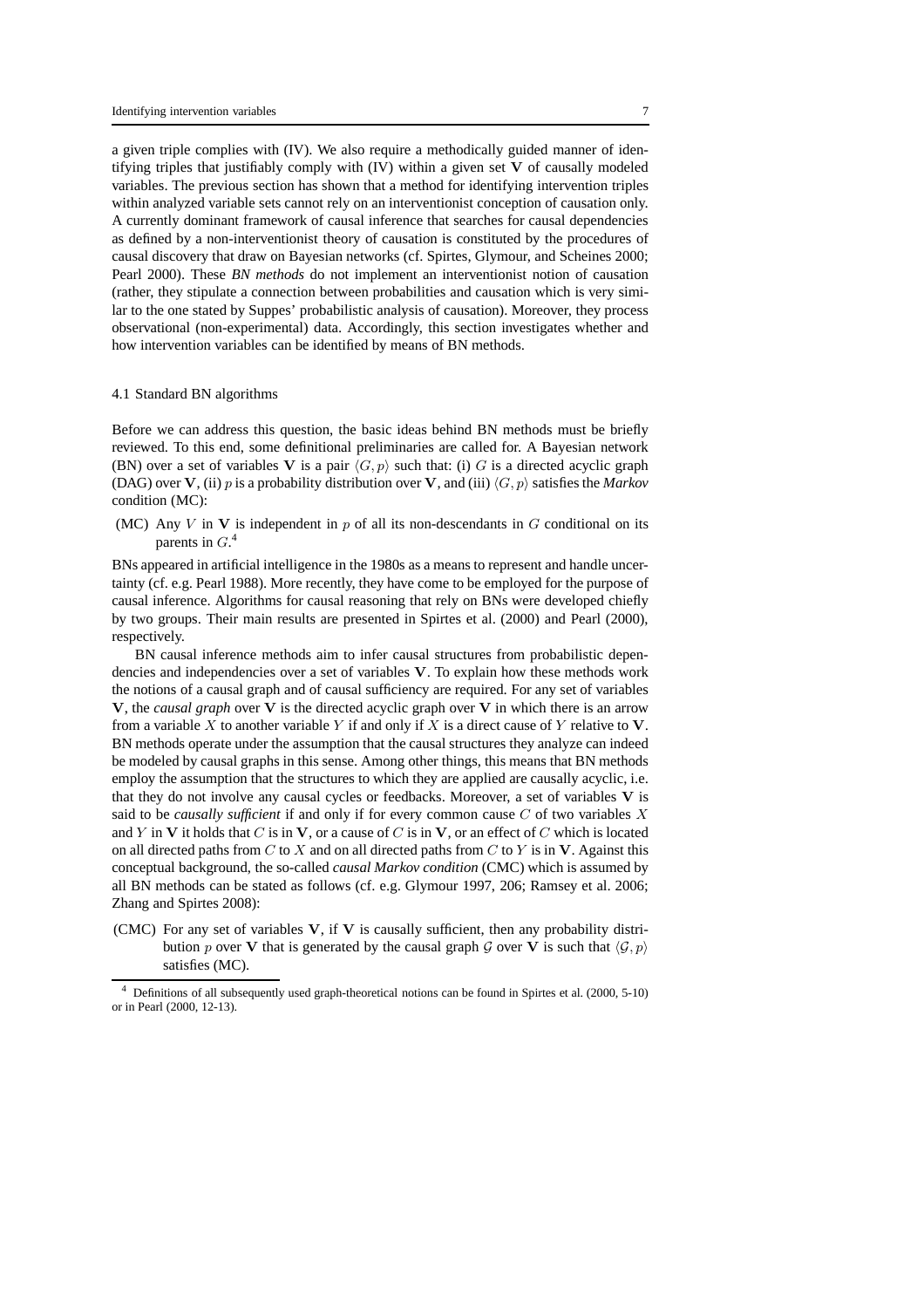(CMC) is a universal assumption. For expositional purposes it will be useful to also have a label for the predicate which (CMC) claims to be satisfied by all causally sufficient variable sets. We shall hence say that a sufficient set of variables  $V$  satisfies ( $CMC<sub>V</sub>$ ) if and only if any probability distribution p over V that is generated by the causal graph  $\mathcal G$  over V is such that  $\langle \mathcal{G}, p \rangle$  satisfies (MC).

In addition to (CMC), BN procedures of causal inference usually also exploit the assumption that the *causal Faithfulness condition* (CFC) holds (cf. Ramsey et al. 2006):

(CFC) For any set of variables  $V$ , if  $V$  is causally sufficient, then all independencies in probability distributions over V that are generated by the causal graph  $\mathcal G$  over V are implied by  $(CMC_V)$  for V.

Analogously to  $(CMC_V)$ , we label the predicate that  $(CFC)$  universally applies to causally sufficient variable sets (CFC<sub>V</sub>). A sufficient set of variables V satisfies (CFC<sub>V</sub>) if and only if all independencies in any probability distribution generated by the causal graph  $G$  over  $V$ are implied by  $(CMC_V)$  for V.

There is a certain variance in the literature on BN methods as to what exactly the logical forms of (CMC) and (CFC) are. While most authors explicitly subscribe to the universal version of (CMC) given above, (CFC) is often not explicitly stated in the universal form advanced here. Rather, authors frequently content themselves with defining the predicate  $(CFC_V)$  in order to then (implicitly) assume that particular variable sets that are relevant to a pertinent causal analysis satisfy (CFCV). However, as these latter presentations of causal Faithfulness are normally not very clear about exactly which variable sets must be assumed to satisfy  $(CFC_V)$  in order for BN methods to be correct, we, for the time being, settle for the universal version (CFC). We will consider weakenings of (CFC) in section 4.2. Although they do not explicitly give necessary and sufficient probabilistic conditions for a variable  $X$ to cause a variable  $Y$ , (CMC) and (CFC) taken together constitute the theory of causation that is conveyed by BN procedures of causal inference. They define a connection between causation and probabilities which is very similar to the one stipulated by Suppes and which entails necessary or sufficient conditions for various causal notions (cf. Pearl 2000, §2.7). These conditions are put to work in BN algorithms of causal inference.

There exist two types of such algorithms. To state the prime difference between these types, let O be the set of variables that are *observed* (or *measured*) in a given study: while algorithms of the first type employ the assumption that O is causally sufficient, algorithms of the second type do not rely on that assumption. Among the algorithms of the first type are PC, SGS (Spirtes et al. 2000) or IC (Pearl 2000). Algorithms of the second type are, for instance, CI, FCI (Spirtes et al. 2000) or IC\* (Pearl 2000). For brevity, we label algorithms of the first type *S*-*algorithms* and algorithms of the second type *NS*-*algorithms*.

S-algorithms take as input the set I of conditional independencies over a set of variables O which is assumed to be causally sufficient, and they output a graphical pattern, to which we shall refer as an *S-pattern*, for short.<sup>5</sup> An *S*-pattern represents a set of DAGs over O all of which constitute a BN in combination with all and only the probability distributions featuring exactly the independencies recorded in I. The set of DAGs represented by an Spattern is called a *Markov equivalence class*, because for all its members (MC) entails the same conditional independence relations among the variables in O. S-algorithms are correct in the following sense (cf. e.g. Spirtes, Glymour, and Scheines 1991): if two variables  $X$  and

 $5$  The idea of treating the set I of all conditional independencies over O as a premise is not unproblematic in contexts of causal discovery, since what is usually available in such contexts are mere statistical data. How conditional independencies in O are hypothesized based on corresponding statistical data is irrelevant for our current purposes though.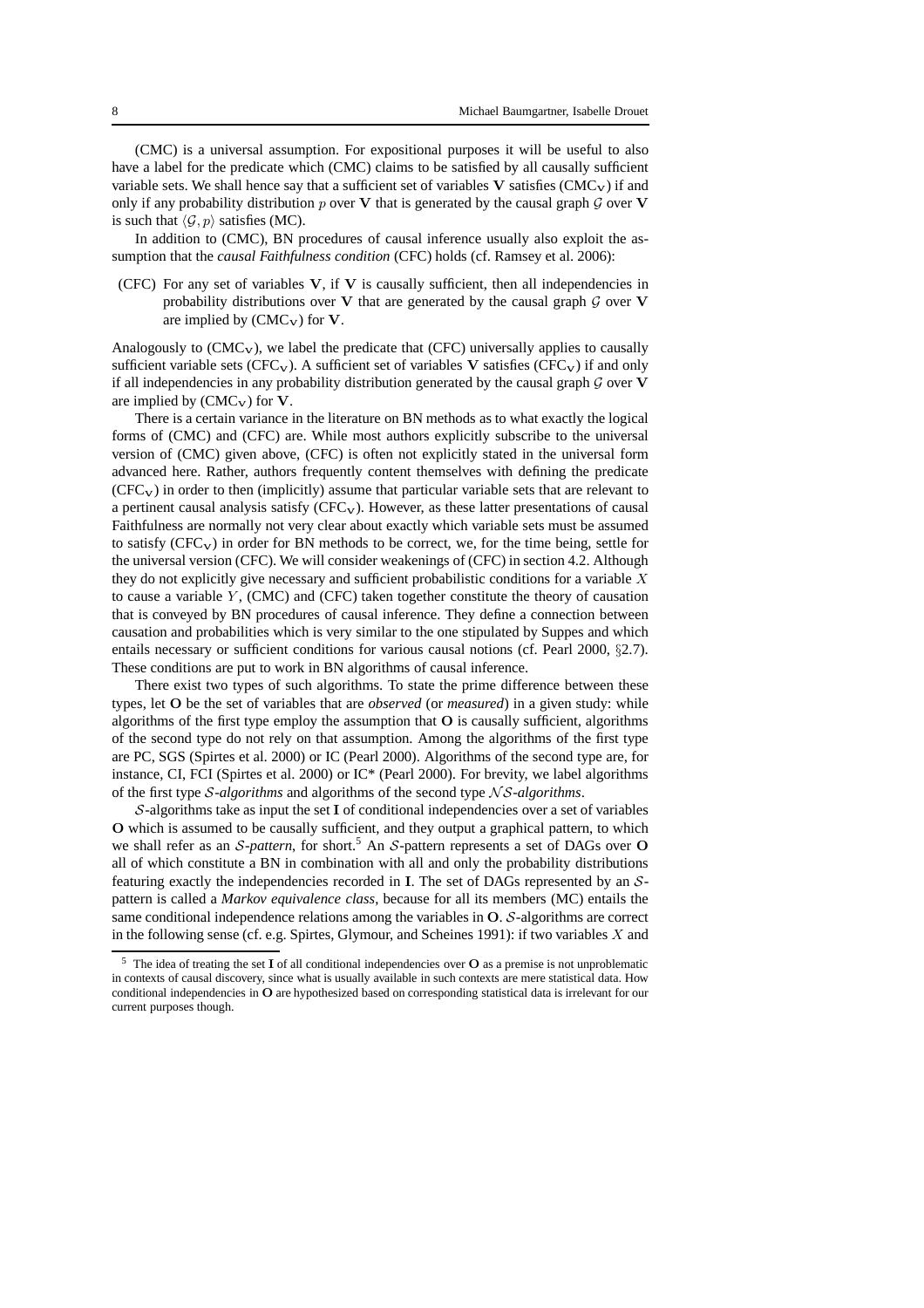Y are connected by a graphical feature  $\phi$  in an S-pattern, X and Y are related in the causal graph G over O in the way represented by  $\phi$ ; and if X and Y are not connected by any graphical feature in an  $S$ -pattern,  $X$  and  $Y$  are causally unrelated. That is, assuming that causation and probabilities are connected in the way that (CMC) and (CFC) define,  $G$  is among the graphs represented by the  $S$ -pattern that an  $S$ -algorithm outputs when given the conditional independencies over  $O$  as input. For there to be an edge between X and Y in an  $S$ -pattern, it is necessary and sufficient that  $X$  and  $Y$  are probabilistically dependent and that no subset of  $O(\{X, Y\})$  screens off between them (i.e. renders them probabilistically independent). In light of the correctness of  $S$ -algorithms, that means that the impossibility to screen off between X and Y in  $O\{X, Y\}$  is necessary and sufficient for there to be a direct causal relation between X and Y . Finally, S-algorithms are *independence complete*: they output all the causal conclusions that can be drawn from their probabilistic input (cf. Meek 1995; Verma and Pearl 1992; Glymour 2010, 183).

Contrary to  $S$ -algorithms,  $\mathcal{N}S$ -algorithms do not employ the assumption that O is causally sufficient. From the set I of conditional independencies over  $O$ , they build an  $\mathcal{NS}$ *pattern* which is a graphical representation of a class of DAGs each of which is defined over the union of O and of a set of so-called *latent* variables. In combination with (MC), each of the graphs represented by an  $\mathcal{N} \mathcal{S}$ -pattern entails exactly the independencies recorded in I for the variables in  $O. N\mathcal{S}-$ algorithms are correct in the following sense (cf. e.g. Spirtes, Meek, and Richardson 1995): if two variables  $X$  and  $Y$  are connected by a graphical feature  $\phi$  in an NS-pattern, X and Y are related in the way represented by  $\phi$  in the causal graph G over  $O \cup CC_O$ , where  $CC_O$  designates a set such that for any common cause C of two variables  $X$  and  $Y$  in  $O$  it holds that  $C$ , or a cause of  $C$ , or an effect of  $C$  which is located on all directed paths from  $C$  to  $X$  and on all directed paths from  $C$  to  $Y$  is in  $CC<sub>O</sub>$ . Moreover, if X and Y are not connected by a graphical feature in an  $\mathcal{NS}$ -pattern,  $X$  and Y are causally unrelated. That means that the causal graph  $G$  over the causally sufficient set  $O \cup CC<sub>O</sub>$  is among the graphs represented by an NS-pattern. As a result of not assuming that O is causally sufficient, the so-called *observational equivalence classes* that  $N\mathcal{S}$ -algorithms infer each contain an infinite number of DAGs—contrary to the Markov equivalence classes inferred by  $S$ -algorithms. Moreover,  $\mathcal{NS}\text{-}$  patterns are more ambiguous than S-patterns: while there is an arrow between X and Y in an S-pattern only if this arrow appears in all the DAGs it represents, an analogous arrow in an  $\mathcal{NS}$ -pattern only means that all the represented DAGs feature either a path directed from  $X$  to  $Y$  or (at least) one subgraph featuring a path from a variable C to X and a path from C to Y where C is not in  $O$ . That is, whereas in case of the assumed causal sufficiency of O a probabilistic dependency of X and Y conditional on every subset of  $O \setminus \{X, Y\}$  is necessary and sufficient for a direct causal relation between  $X$  and  $Y$ , such a probabilistic dependency of  $X$  and  $Y$ , when  $\overline{O}$  is not assumed to be causally sufficient, only determines that X is a direct cause of Y in  $\mathbf{O}\cup\mathbf{CC}_{\mathbf{O}}$ , *or* Y is a direct cause of X in  $\mathbf{O}\cup\mathbf{CC}_{\mathbf{O}}$ , *or* X and Y have (at least) one common cause outside of O.  $\mathcal{NS}\text{-}algorithms$  infer that X is a direct cause of Y only under very special probabilistic conditions (cf. Pearl 2000, 55). When these conditions are met, the arrow from X to Y in the corresponding  $\mathcal{N} \mathcal{S}$ -pattern is marked with a special graphical feature. Finally, at least some  $\mathcal{N}S$ -algorithms, e.g. FCI, have also been proven to be independence complete (cf. Zhang 2008; Claassen and Heskes 2011; Glymour 2010, 186).<sup>6</sup>

<sup>6</sup> Strictly speaking, the algorithm that Zhang (2008) proves to be independence complete is not FCI as e.g. presented in Spirtes et al. (2000), but an extended version of FCI that implements two additional tail inference rules. Moreover, note that when we subsequently talk about  $\mathcal{NS}\text{-}$  algorithms we are only referring to algorithms that are provably independence complete.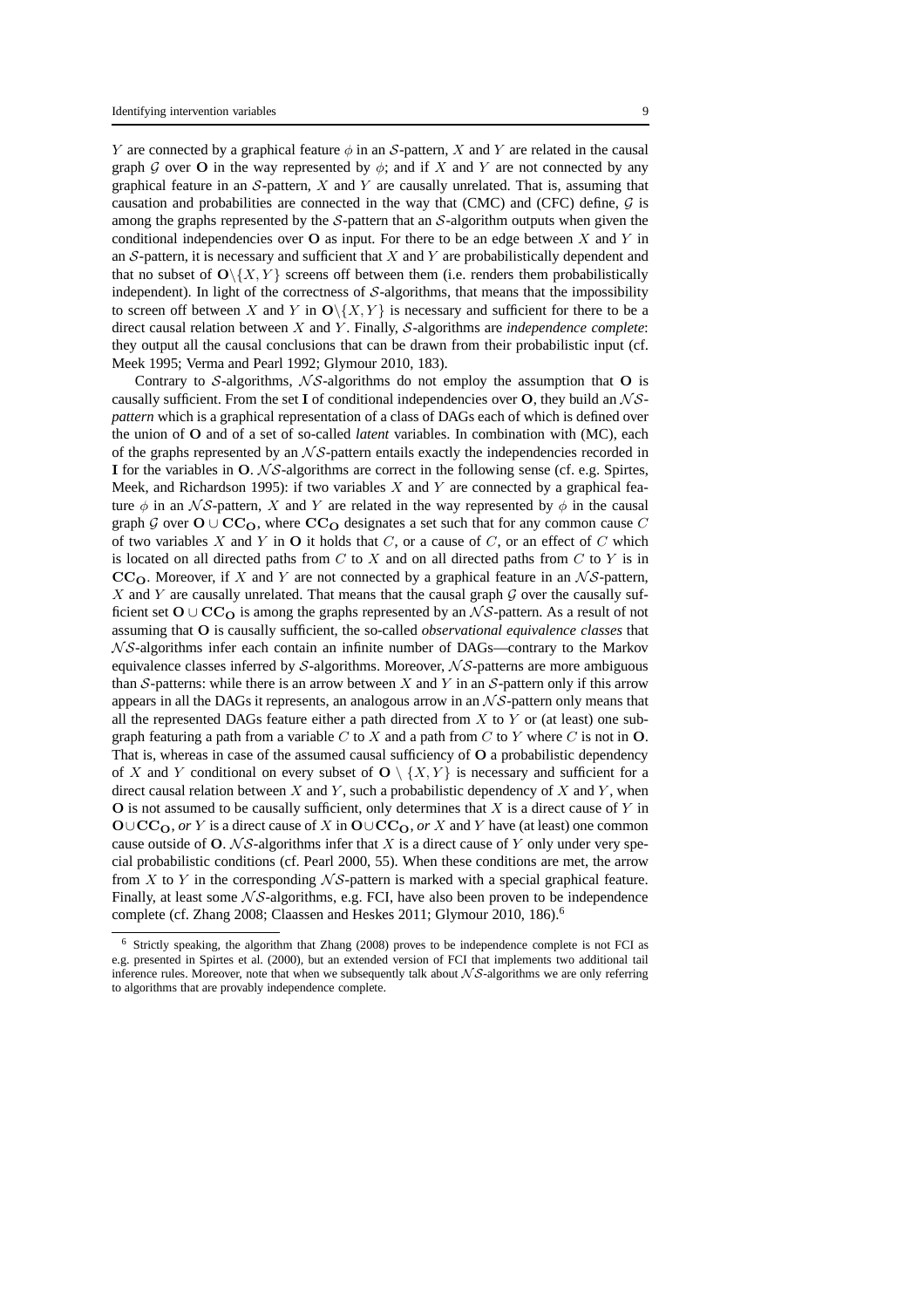$$
\begin{array}{c}\nI \longrightarrow \\ \hline \\
\searrow X \longrightarrow \\ \hline\n\end{array}
$$

**Fig. 1** A diagram that represents relevant features of  $\mathbf{SP}_1$ : there is a directed path from I to X, any sort of path or none at all between  $X$  and  $Y$ , and no path between  $I$  and  $Y$  that does not go through  $X$ .

Certain patterns output by BN algorithms are sufficient to very straightforwardly conclude that a triple of variables  $\langle I, X, Y \rangle$  is an intervention triple. More precisely, certain patterns enable to identify triples of variables as being such that, based on the notion of causation that is employed by BN algorithms, the probabilistic input that these algorithms take is enough to justify their interventionist nature. For instance, take one of the simplest BN algorithms, the S-algorithm IC (Pearl 2000, 50), and suppose that it outputs an S-pattern  $SP<sub>1</sub>$ which has the features depicted in figure  $1<sup>7</sup>$  Against the background of (CMC), (CFC), and the assumed causal sufficiency of O, it can be concluded from  $SP_1$  that  $\langle I, X, Y \rangle$  is a (soft) intervention triple, i.e. that  $\langle I, X, Y \rangle$  satisfies (IV.i), (IV.iii), and (IV.iv). To see this, note first that in light of the correctness of IC the directed path from  $I$  to  $X$  in figure 1 entails that I is a cause of X: it is visible in  $SP_1$  that  $\langle I, X, Y \rangle$  satisfies (IV.i). Second, the correctness of IC also yields that the absence in  $SP_1$  of a path between I and Y that does not go through X, i.e. the absence of what we shall henceforth call an  $\overline{X}$ -path between I and Y, warrants the conclusion that I is not a cause of Y along an  $\overline{X}$ -path. Therefore, (IV.iii) is also satisfied in  $\mathbf{SP}_1$ . Finally, to see that from the features of the triple  $\langle I, X, Y \rangle$  in figure 1 it can likewise be inferred that (IV.iv) holds, suppose that—in violation of  $(IV(iv)$ —I is correlated with a cause Z of Y that is located on an  $\overline{X}$ -path. (CMC) and the correlation of I and Z entail that either (a) I is a cause of Z, or (b) Z is a cause of I, or (c) I and Z have a common cause (cf. Williamson 2005, 51-52). None of these, however, can in fact be the case. (a) is excluded because, in combination with Z being a cause of Y along an  $\overline{X}$ -path, (a) yields that I is a cause of Y on an  $\overline{X}$ -path. Yet, in light of the fact that  $\langle I, X, Y \rangle$  complies with (IV.iii), this cannot be the case. Furthermore, it follows from both (b) and (c) that  $I$  and  $Y$ have a common cause on an  $\overline{X}$ -path. The sufficiency assumption exploited by S-algorithms, in turn, implies that this common cause, or one of its causes, or one of its effects that is also a common cause of  $I$  and  $Y$ , is contained in the set  $O$  of analyzed variables. However, due to the correctness of IC, that I and Y have a common cause in O on an  $\overline{X}$ -path is incompatible with the absence of an  $\overline{X}$ -path between I and Y in  $\mathbf{SP}_1$ . (b) and (c) are thereby excluded. We can, hence, conclude that there indeed does not exist a variable  $Z$  that causes  $Y$  along an  $\overline{X}$ -path and that is correlated with I. Thus,  $\langle I, X, Y \rangle$  satisfies (IV.iv).

Yet, identifying variables that can be justified to be intervention variables on the basis of BN methods, notwithstanding the ease with which this can be done, comes with a catch. For, as we shall see in the remainder of this section, whenever outputs of BN algorithms are determinate enough to establish the interventionist nature of a triple  $\langle I, X, Y \rangle$ , these outputs also determine whether  $X$  is a cause of  $Y$  or not. That is, BN methods, when identifying I as an intervention variable for  $X$  with respect to  $Y$ , also render it expendable to actually intervene on  $X$  via  $I$  to test whether  $X$  causes  $Y$ . We first show this for outputs of BN procedures that have the properties depicted in figure 1 and then demonstrate that the same holds for BN outputs in general.

If, as illustrated in figure 1, none of the DAGs represented by the  $S$ -pattern  $SP<sub>1</sub>$  features an  $\overline{X}$ -path between I and Y and, accordingly, the causal graph over O does not feature such a path, (CMC) entails that either (d)  $I$  and  $Y$  are unconditionally independent or (e) they

<sup>&</sup>lt;sup>7</sup> Note that figure 1 does not depict  $SP_1$  itself. Rather, it represents relevant properties of  $SP_1$ .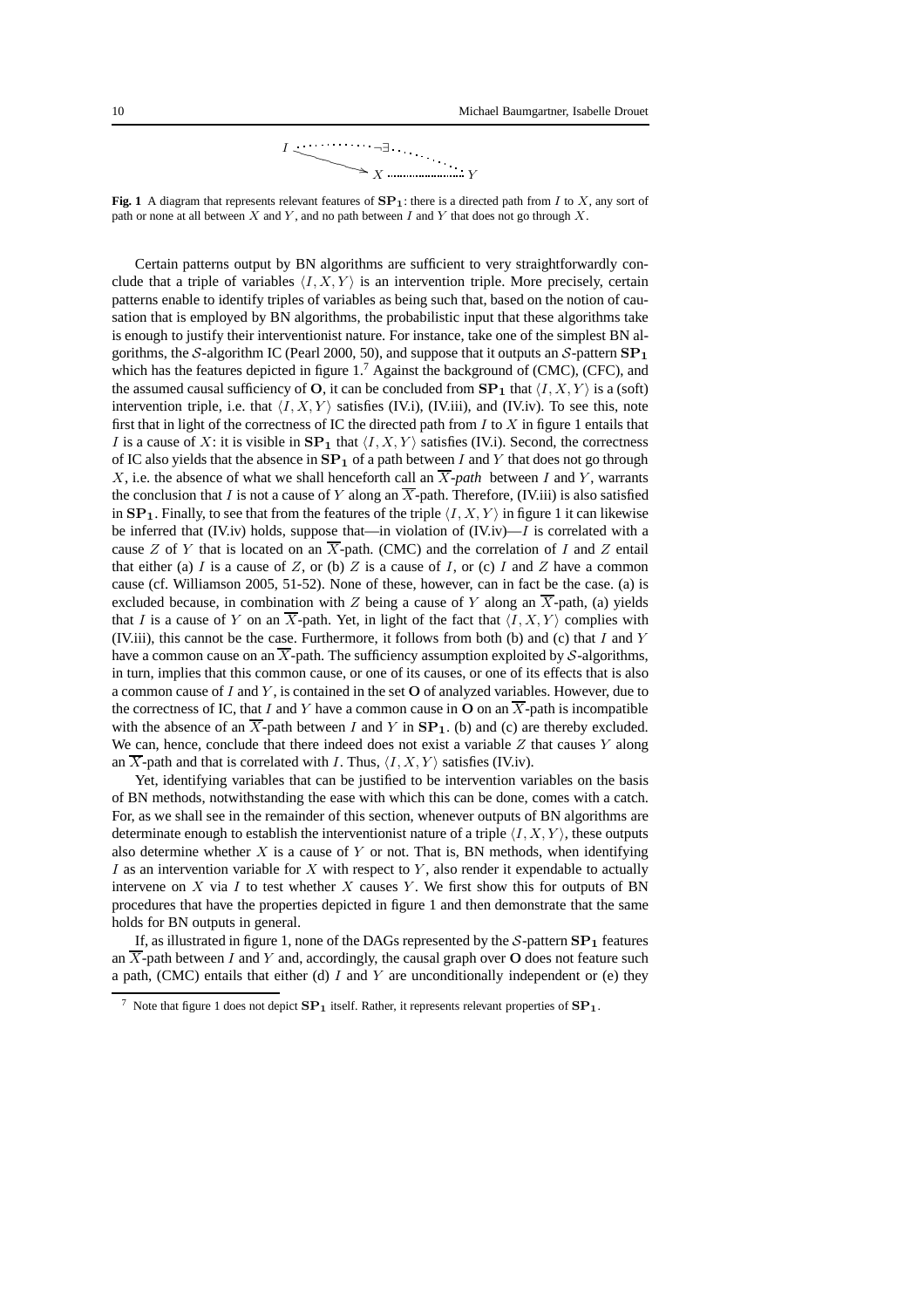are unconditionally dependent but independent conditional on X. Against the background of (CFC), (d) implies that  $I$  and  $Y$  are causally independent, which yields that there does not exist a directed causal path from  $I$  to  $Y$ . As figure 1 ensures that there is a directed path from  $I$  to  $X$  in the causal graph over  $O$ , it follows from the correctness of IC that there cannot exist a directed causal path from  $X$  to  $Y$  (for otherwise, contra (d), there would be a path from I via X to Y after all). That is, X is not a cause of Y. By contrast, (e) entails that there exists at least one directed or back-door<sup>8</sup> causal path between  $I$  and  $Y$  and that every such path goes through X. More explicitly, (e) entails that in the causal graph over  $O$ , there exists at least one path of one of the following forms and that all paths between  $I$  and  $Y$  are of one of those types:

- $-I \longrightarrow X \longrightarrow Y$  $-I \leftarrow X \leftarrow Y$
- $-I \leftarrow X \longrightarrow Y$
- $-I \leftarrow X \leftarrow Z \rightarrow Y$
- $-I \leftarrow Z \longrightarrow X \longrightarrow Y$

Only two of these possibilities are compatible with the acyclicity assumption that is embedded in BN methodologies. To see this, note again that  $SP<sub>1</sub>$  guarantees that the causal graph  $G$  over O features a directed path from I to X. Combining the possible paths that follow from (e) with the directed path from  $I$  to  $X$  contained in  $G$  yields the following graphs:

 $-I \longrightarrow X \longrightarrow Y$  $-I \xrightarrow{I X \xrightarrow{I} Y} Y$  $-I \xrightarrow{I} X \longrightarrow Y$  $-I \xrightarrow{I X \xrightarrow{I} X \xrightarrow{I} Y}$  $-I \Longleftarrow Z \longrightarrow X \longrightarrow Y$ 

Only the first and the last of the graphs in that list are DAGs; the others contain a feedback structure that violates the acyclicity restriction. That is, if (e) holds, there is either a directed path from I via X to Y in G or there is a common common cause Z of I and X which, in turn, is a cause of Y. In both cases, X is a cause of Y. Therefore, (e) implies that X is a cause of Y.

Overall, the probabilistic (in)dependencies represented by  $SP<sub>1</sub>$ , in combination with the assumptions employed by S-algorithms, entail that X is not a cause of Y (if I and Y are unconditionally independent) or they entail that  $X$  is a cause of  $Y$  (if  $I$  and  $Y$  are not unconditionally independent). Since it is either given with the input data fed into IC that  $I$ and Y are unconditionally independent or that they are not and since IC is independence complete, whichever is the case will be visible in  $SP<sub>1</sub>$ . If X is a cause of Y, there is a directed path from X to Y in  $SP_1$ ; and if X is not a cause of Y, none of the DAGs that are represented by  $\mathbf{SP}_1$  features a directed path from X to Y.

A natural reaction to this finding will be to conjecture that the features depicted in figure 1, though sufficient, are not necessary to establish the interventionist nature of  $\langle I, X, Y \rangle$ , based on the probabilistic input taken by BN algorithms in combination with the account of the connection between causation and probabilities that these algorithms rely on. Other types of  $S$ -patterns might reveal that  $I$  is an intervention variable for  $X$  with respect to  $Y$ 

<sup>8</sup> For the notion of a *back-door path* cf. Pearl (1993).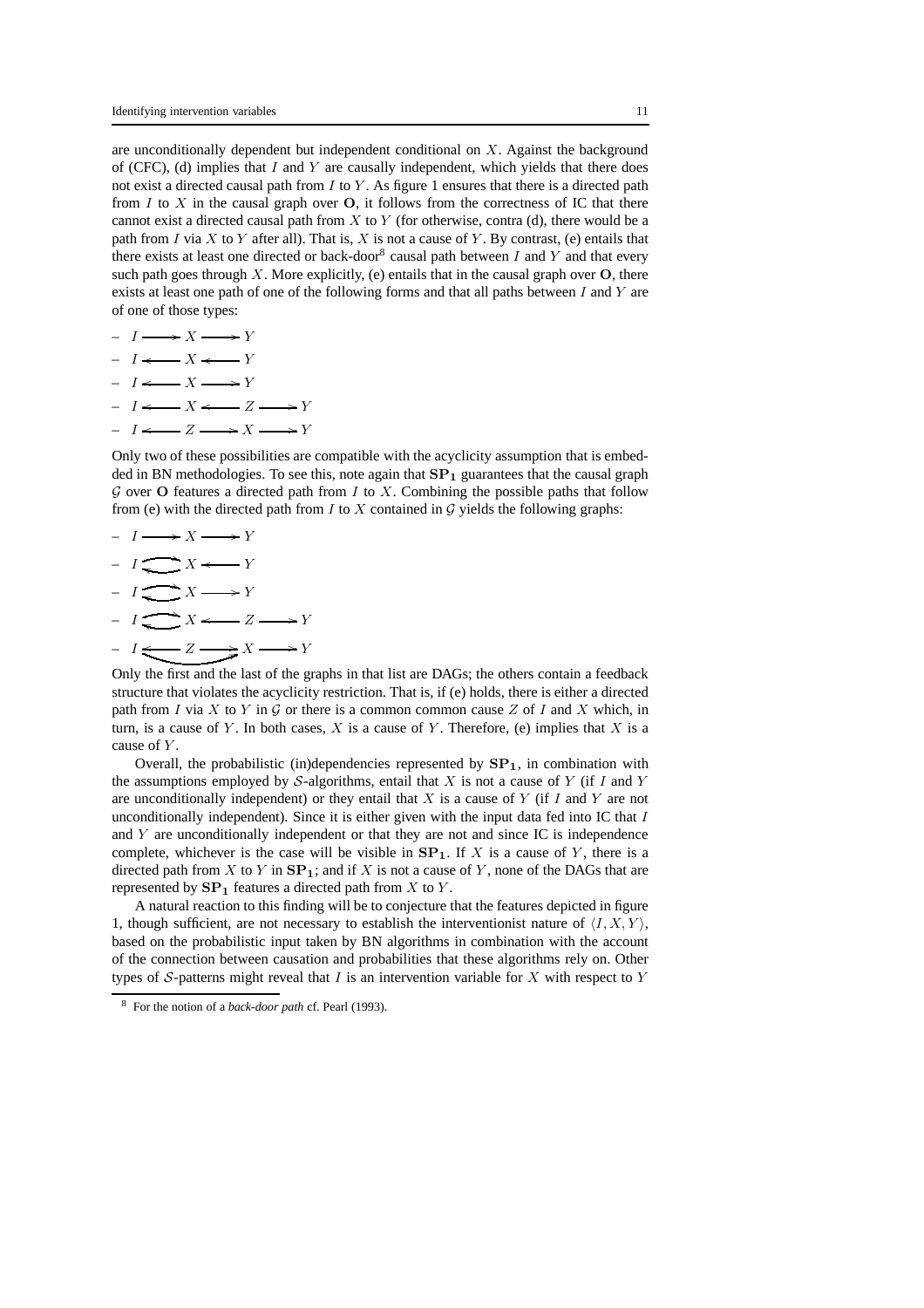without, at the same time, rendering it superfluous to actually intervene on  $X$  through  $I$  in order to uncover the causal relationship between  $X$  and  $Y$ . That, however, is not the case. Even though an S-pattern may indeed warrant the interventionist nature of  $\langle I, X, Y \rangle$  without all the features in figure 1, it nonetheless holds that all  $S$ -patterns that substantiate that  $I$  is an intervention variable for  $X$  with respect to  $Y$  also determine whether  $X$  is a cause of  $Y$  or not. In other words, whenever an S-pattern validates the interventionist nature of  $\langle I, X, Y \rangle$ , it renders actual interventions on  $X$  dispensable when it comes to investigating the causal relation between  $X$  and  $Y$ .

To show this, we establish that, together with the assumptions employed by  $S$ -algorithms and with the conditional (in)dependencies that constitute the input of these algorithms, the fact that  $\langle I, X, Y \rangle$  is an intervention triple either implies that X is a cause of Y or that X is not a cause of Y. It then follows, by independence completeness, that whenever an  $S$ -pattern validates the interventionist nature of  $\langle I, X, Y \rangle$  it also validates "X is a cause of Y" or it validates " $X$  is not a cause of  $Y$ ". We demonstrate this on a case-by-case basis where we distinguish between the three following cases:  $(1)$  I and Y are unconditionally independent, (2a) I and Y are unconditionally dependent and they are independent conditional on  $X$ , (2b) I and Y are unconditionally dependent and they are dependent conditional on  $X$ . In case (1), (CFC) implies that I and Y are *causally independent* in the following sense: neither of the two variables causes the other one nor do they have a common cause—be it inside or outside of O. When  $\langle I, X, Y \rangle$  satisfies (IV.i), i.e. when I is a cause of X, I and Y are causally independent in this sense only if there is no directed path from  $X$  to  $Y$  in the causal graph over  $O$ , that is, if  $X$  does not cause  $Y$  (for, otherwise, there would be a directed path from  $I$  via  $X$  to  $Y$  after all). In case (2a), (CMC) and (CFC) yield that, in the causal graph over  $O$ , I and Y are dependent and X is located on all the directed or back-door paths between I and Y. Using the example of  $\mathbf{SP}_1$ , we have shown above that all the causal graphs that comply with the acyclicity assumption and that feature a dependency among I and Y that is mediated by X feature either a directed causal path from  $I$  via  $X$  to  $Y$  or a common cause  $Z$  of I and X which is, in turn, a cause of Y. In both of those cases,  $X$  is a cause of Y. Finally, in case (2b), (CMC) implies that I and Y are causally dependent and that in the causal graph over O there exists at least one directed or back-door path between I and Y that does not go through X. If  $\langle I, X, Y \rangle$  is an intervention triple, (IV.iii) entails that no  $\overline{X}$ -path is directed from I to Y. Analogously, given (CFC), (IV.iv) implies that there does not exist an  $\overline{X}$ -back-door path between I and Y in the causal graph over O. Therefore, (2b) must be realized by an  $\overline{X}$ -path that is directed from Y to I in the causal graph over O.<sup>9</sup> In combination with the fact that  $I$  causes  $X$  and with the acyclicity assumption that is used by S-algorithms, the existence of an  $\overline{X}$ -path that is directed from Y to I implies that X does not cause  $Y$  (for, otherwise, there would be a circle from  $Y$  to  $I$  and via  $X$  back to  $Y$ ).

In sum, if  $\langle I, X, Y \rangle$  is an intervention triple, the probabilistic (in)dependencies that constitute the input of  $S$ -algorithms determine either that  $X$  causes  $Y$  or that  $X$  does not cause Y. As a consequence, if these probabilistic (in)dependencies entail that  $\langle I, X, Y \rangle$  is an intervention triple, then they also entail that X causes Y or that X does not cause Y. Thus, the independence completeness of  $S$ -algorithms yields the following: whenever an  $S$ -pattern is determinate enough to ensure that  $\langle I, X, Y \rangle$  is an intervention triple, it is also determinate

<sup>&</sup>lt;sup>9</sup> It is an open question whether I should be considered an intervention variable on X with respect to Y if there is a directed path from Y to I, i.e. if Y is a cause of I. On the one hand, Y being a cause of I is compatible with  $\langle I, X, Y \rangle$  being an intervention triple in the sense provided by Woodward's definition (IV), which supplies the notion of an intervention variable we are concerned with here. On the other hand, Scheines (2005, 932) argues that  $Y$  being a direct cause of  $I$  gives rise to a form of treatment-bias that can induce fallacies in causal reasoning. Settling this issue must be left to another occasion.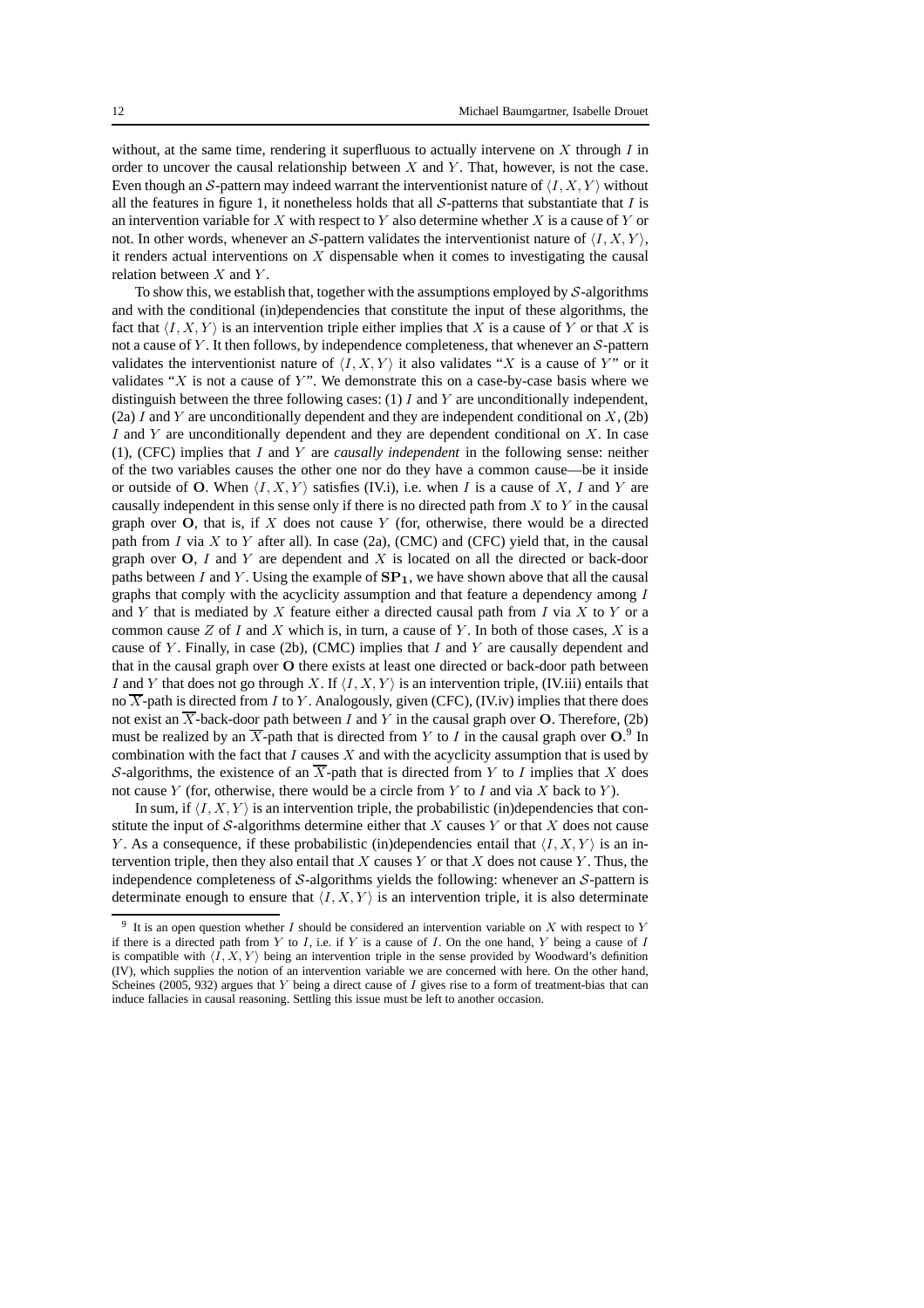enough to ensure that  $X$  causes  $Y$  or that  $X$  does not cause  $Y$ . Whether  $X$  causes  $Y$  can therefore be read off the  $S$ -pattern itself—independently of any actual interventions on  $X$ .

It remains to be seen whether the same holds for  $\mathcal{NS}$ -algorithms. As a result of not assuming the causal sufficiency of  $O$ ,  $\mathcal{NS}\text{-}$  patterns represent classes of DAGs which are not defined over O, but over supersets of O. The (true) causal graph over  $O \cup CC_O$  a common cause completion of  $O$ —is among the graphs represented by an  $\mathcal{NS}$ -pattern. It turns out that the exact same case-by-case reasoning we have just applied to the causal graph over O can be repeated for the causal graph over  $O \cup CC_O$ . Irrespective of whether O is causally sufficient or not it holds that in case  $(1)$  (CFC) implies that I and Y are causally independent. This is only compatible with  $I$  being a cause of  $X$  (as entailed by IV.i) if there is no directed path from X to Y in the causal graph over  $O \cup CC_0$ . Hence, X is not a cause of  $Y$ . Similarly, whether  $O$  is causally sufficient has no bearing whatsoever on the fact that  $(2a)$ —in combination with (CMC) and (CFC)—implies that I and Y are causally dependent and that, in the causal graph over  $O \cup CC_0$ , X lies on all directed or back-door causal paths between  $I$  and  $Y$ . Since  $\mathcal{NS}\text{-}$  algorithms employ the same acyclicity assumption as  $S$ -algorithms, it still holds that all the DAGs that can realize this consequence of (2a) feature a directed path from  $X$  to  $Y$ . Accordingly, there exists a directed path from X to Y in the causal graph over  $O \cup CC_O$ . Finally, what can be inferred from (2b) based on (CMC) and (CFC) is not affected by the causal insufficiency of  $O$  either. (2b) entails that I and Y are causally dependent via at least one  $\overline{X}$ -path. All such  $\overline{X}$ -paths that are compatible with (IV.iii) and (IV.iv) are directed from  $Y$  to  $I$  which, in combination with (IV.i) and the acyclicity restriction, yields that there is no directed path from  $X$  to  $Y$  in the causal graph over  $O \cup CC_O$ . Hence, X does not cause Y. As NS-algorithms are also independence complete, it holds that whether  $X$  causes  $Y$  or not is visible in every  $\mathcal{NS}$ -pattern that entails that  $\langle I, X, Y \rangle$  is an intervention triple. Whenever an NS-pattern is determinate enough to warrant that  $\langle I, X, Y \rangle$  is an intervention triple, it is also determinate enough to warrant that  $X$  causes  $Y$  or that  $X$  does not cause  $Y$ .

All of this shows that the problem we diagnosed for  $SP<sub>1</sub>$  based on the features depicted in figure 1 generalizes to all BN-based identifications of intervention variables. Even though BN methods can identify, in a given set O of analyzed variables, triples of variables whose interventionist nature is justified by probabilistic information in combination with (CMC) and (CFC), this BN-guided identification of intervention variables always overshoots its mark. Whenever the output of a BN procedure—be it an algorithm of the  $S$ - or of the  $\mathcal{NS}$ type—determines that a particular triple  $\langle I, X, Y \rangle$  in O is an intervention triple, this same output either establishes that X is a cause of Y or that X is not a cause of  $Y$ .<sup>10</sup> Thereby, identifying  $I$  as an intervention variable on  $X$  with respect to  $Y$  by means of BN algorithms answers the very question that an interventionist method of causal reasoning is designed to answer by intervening on  $X$  with respect to  $Y$  via  $I$ . BN methods not only identify  $\langle I, X, Y \rangle$  triples as intervention triples but, when they do so, they also render interventionist techniques dispensable when it comes to resolving whether  $X$  causes  $Y$ .

<sup>10</sup> Scheines (2005, 928) makes a sort of converse observation: "Although we have no general characterization of the conditions under which a causal inference to  $X \to Y$  can be made in observational studies, it turns out that when the inference is possible it is often driven by the existence of what I call a *detectible instrumental variable* that stands in the same relationship to X and Y in the observational study as does the ideal intervention on  $X$  in the experimental study." While Scheines says that if there is an arrow from  $X$ to Y in a BN pattern, this is *often* induced by the fact that the corresponding BN algorithm has detected an intervention variable for X with respect to Y in O, we have proven that if  $\langle I, X, Y \rangle$  is entailed to be an intervention triple, the corresponding BN pattern *always* determines whether X causes Y .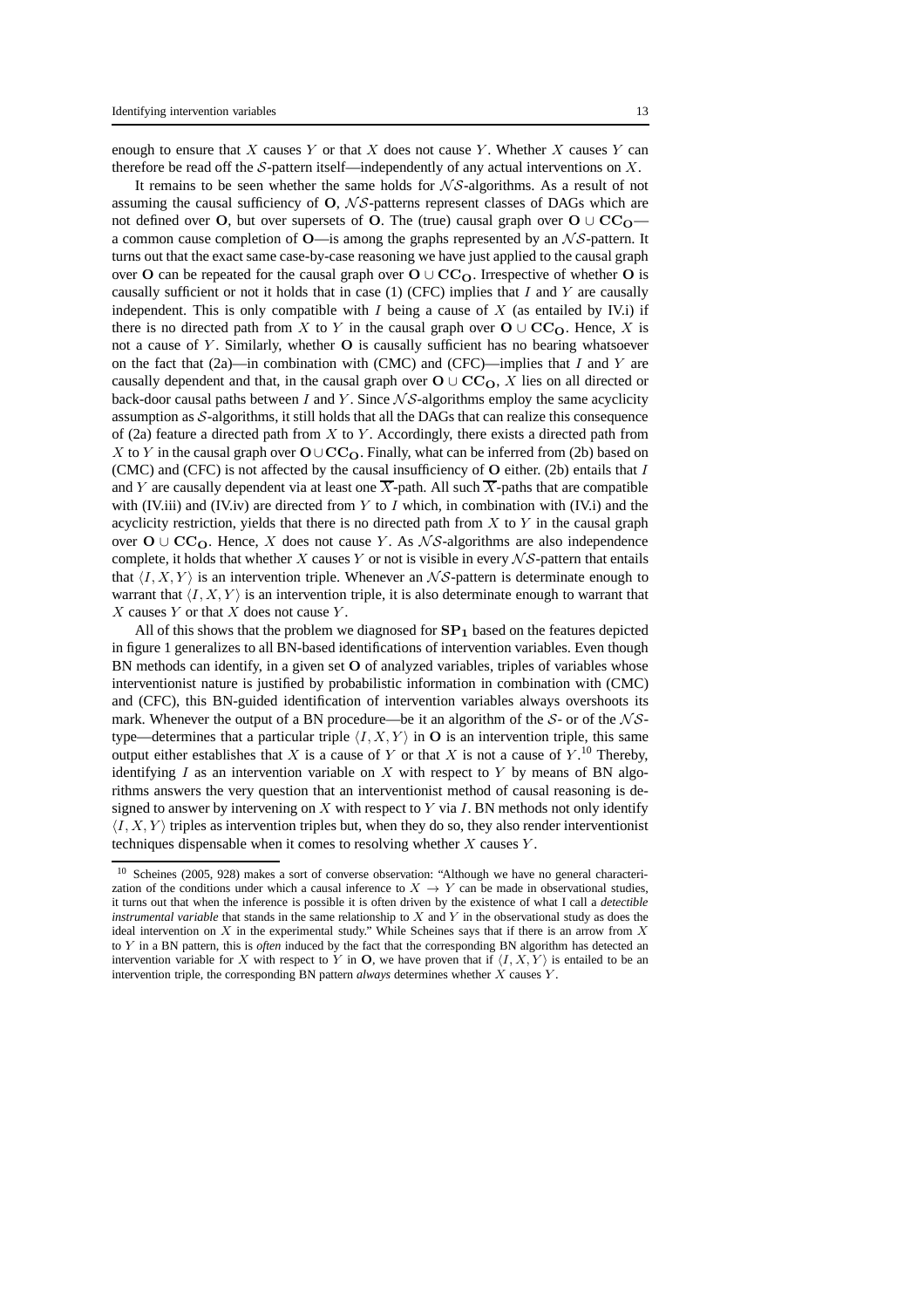It might be objected that this finding is at odds with the popular idea of using interventions as a means to disambiguate causal inferences that remain ambiguous based on BN procedures alone (cf. Pearl 2000; Spirtes et al. 2000; Eberhardt et al. 2006; Eberhardt and Scheines 2007). However, as anticipated in the introduction, the literature on disambiguating causal inferences on the basis of interventionist techniques does not address the problem of identifying intervention variables. Rather, it simply presupposes that for all variables in an analyzed set of variables O suitable intervention variables are available *outside* of O. The suggestion then is that if the causal structure regulating the behavior of the members of O is not unambiguously determinable based on available probabilistic data, corresponding causal inferences can be disambiguated by means of those intervention variables that are assumed to exist outside of O. Yet, the question as to how the interventionist nature of these latent variables is detected or warranted is sidestepped. By contrast, this is exactly the question addressed in this paper. It is clear from the outset that BN methods can only be serviceable in answering this question as far as the identification of intervention variables *inside* a given O is concerned. And here, as this section has shown, BN methods overshoot the mark.

#### 4.2 BN algorithms with weakened assumptions

The general methodological strategy employed by interventionist techniques is to modularly uncover a whole causal structure G based on substructures of G that comply with (IV). So far, this paper has shown that identifying these interventionist substructures in a methodologically guided manner that paves the way for unfolding the whole inferential potential of interventionist techniques is more problematic than might have been expected.

The main reason why BN methods overshoot the mark when it comes to identifying substructures complying with (IV) is that those methods rely on what might be called *total* causal assumptions. On the one hand, (CMC) and (CFC) are universal in the sense that they relate the probability distributions and the causal graphs over *all* (causally sufficient) variable sets. On the other hand, (CMC) and (CFC) are holistic in the sense that they connect features of probability distributions to relationships among all variables in a graph, rather than to relationships among a proper subset of those variables. As such, BN assumptions equally guarantee the causal interpretability of all graphical features in patterns output by BN algorithms. And the previous subsection has shown that both  $S$ - and  $\mathcal{NS}$ -patterns have graphical features which, when interpreted causally, entail that a triple  $\langle I, X, Y \rangle$  complies with (IV) only if these patterns also have graphical features which (again when interpreted causally) determine whether X is a cause of Y or not. That means, both in the case of  $S$ and  $\mathcal{N} \mathcal{S}$ -algorithms, the total assumptions employed by BN methods support an inference to the interventionist nature of a triple  $\langle I, X, Y \rangle$  only if they likewise support an inference to "X is a cause of Y" or to "X is not a cause of Y".

At the same time, the total nature of BN assumptions yields that they are very strong. Accordingly, they have been much criticized and various counterexamples to both (CMC) and (CFC) have been offered.<sup>11</sup> Moreover, in light of their strength, BN assumptions are difficult to justify. Indeed, the justifications that have been advanced in the literature have

<sup>&</sup>lt;sup>11</sup> Concerning (CMC), see in particular Cartwright (1999a; 2001); Freedman and Humphreys (1999); Williamson (2005, 4.2). As to (CFC), see Freedman (1997) and Cartwright (2001), as well as Spirtes et al. (2000, 38-42) and Pearl (2000, 63-64) for typologies of relevant counterexamples.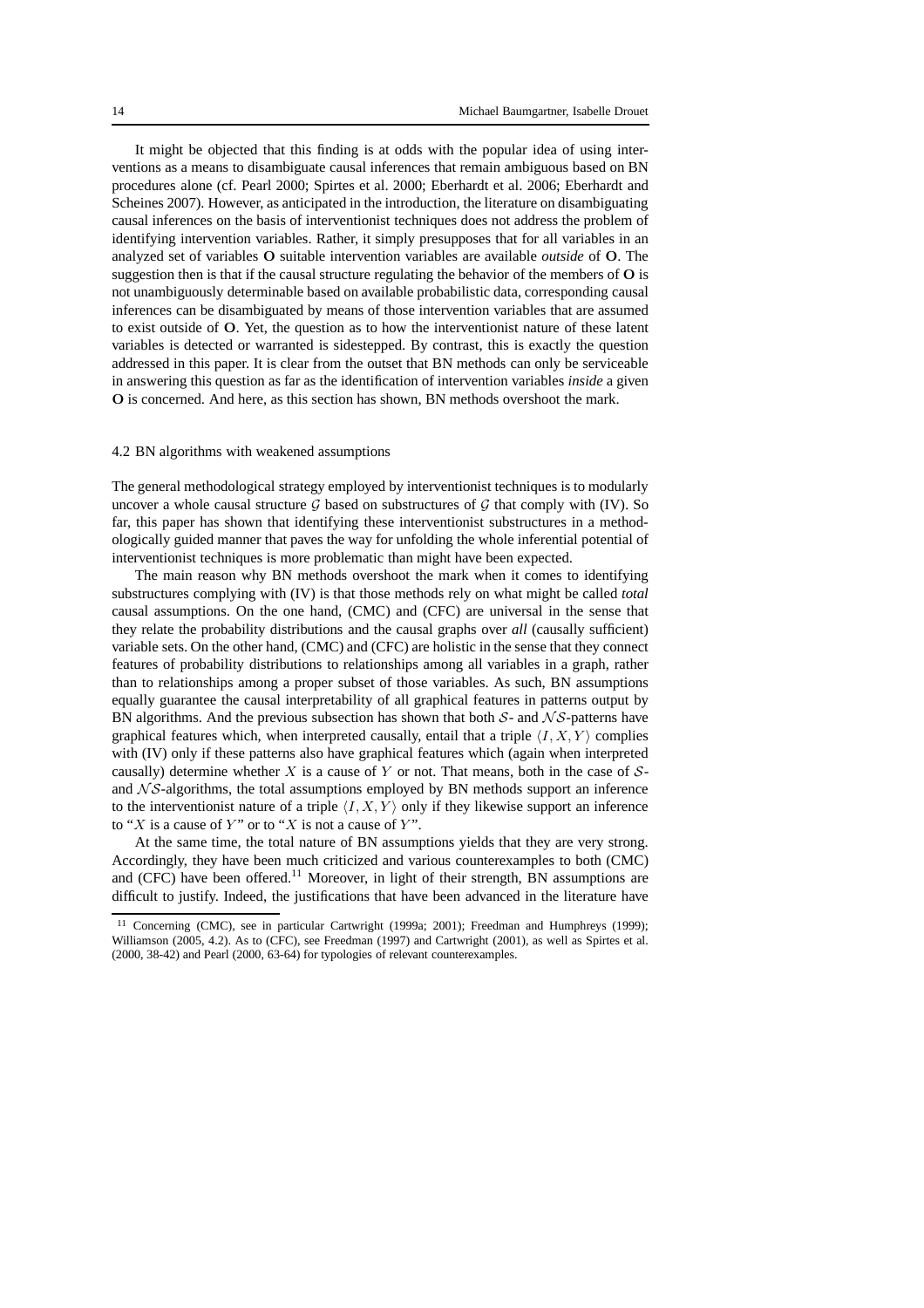given rise to some controversies.<sup>12</sup> This is consequential for our present purposes because BN-based identifications of interventionist triples provide a proper justification of the belief that the corresponding triples indeed have the interventionist properties only if the assumptions employed by BN algorithms can themselves be justified.

A natural reaction to the justificatory questions associated with the strength of BN assumptions is to weaken those assumptions: the weaker they are, the easier it is to justify them. For quite some time, therefore, proponents of BN methods have undertaken considerable efforts to exploit causal assumptions that are weaker than (CMC) and (CFC). In particular, as indicated before, they sometimes do not rely on the universal version of (CFC), but content themselves with assuming that particular variable sets that are relevant for a given causal analysis satisfy  $(CFC_V)$ . Or, Ramsey et al. (2006) and Zhang and Spirtes (2008) identify two components of (CFC<sub>V</sub>) called *Adjacency*- and *Orientation-Faithfulness*, only the former of which must be assumed to be satisfied by particular variable sets because the latter is empirically testable. Still, though, tests that determine whether a given variable set satisfies Orientation-Faithfulness are only correct under the assumption that this set satisfies both Adjacency-Faithfulness and  $(CMC_V)$ .

Here we can confine ourselves to noting that the total assumptions presented in the previous subsection, though sufficient, are *not necessary* for the causal interpretation of the output of a BN algorithm when run on a particular O—let alone for the causal interpretation of the specific graphical features that identify intervention variables. To establish the interventionist nature of a triple  $\langle I, X, Y \rangle$ , it is not necessary to assume anything about how, in general, probability distributions relate to whole causal graphs generated by (causally sufficient) variable sets. Roughly, all that is required for that purpose are assumptions about how the probabilistic (in)dependencies among the variables in that particular triple relate to the corresponding causal (in)dependencies. Hence, the assumptions needed to infer from a BN-output that  $\langle I, X, Y \rangle$  complies with (IV) are (much) weaker than the assumptions advanced in the previous subsection. Moreover, as we shall see shortly, there exist patterns output by BN algorithms which, in combination with those weaker BN assumptions, yield that  $\langle I, X, Y \rangle$  is an intervention triple without, at the same time, determining whether X is a cause of Y .

Whenever a concrete context of causal discovery allows for justifying the weaker but not the total BN assumptions, it may happen that  $\langle I, X, Y \rangle$  is identifiable as intervention triple without it being equally determinable whether  $X$  causes  $Y$ . More precisely, whenever causal assumptions that suffice to infer from the pattern output by a BN algorithm that  $\langle I, X, Y \rangle$ is an intervention triple do not suffice to infer (from the same pattern) that  $X$  causes  $Y$  or that  $X$  does not cause  $Y$ , a researcher can be in an epistemic position to justifiably draw the conclusion that  $I$  is an intervention variable for  $X$  with respect to  $Y$  while not being in a position to decide whether X causes Y. In such cases, intervening on X through I is non-redundant in order to determine whether  $X$  causes  $Y$ . That is, BN methodologies do not generally make modular interventionist techniques of causal reasoning dispensable when it comes to assessing whether one variable causes another. There exist epistemic contexts in which BN methods identify intervention variables and which are such that this identification does not *ipso facto* render the corresponding interventions expendable.

To conclude this paper we substantiate this claim by way of a (very) simple example. Let O be  $\{I, J, X, Y\}$  and suppose that, when given the probabilistic independencies among

<sup>&</sup>lt;sup>12</sup> For justifications of (CMC), see e.g. Pearl (2000, 44, 61-62), Spirtes et al. (2000, 33-40). As to (CFC), see in particular Spirtes et al. (2000, 41-42). The argument in favor of (CFC) that is given in this passage was rejected by Freedman (1997) and Cartwright (1999b, ch. 5; 2001).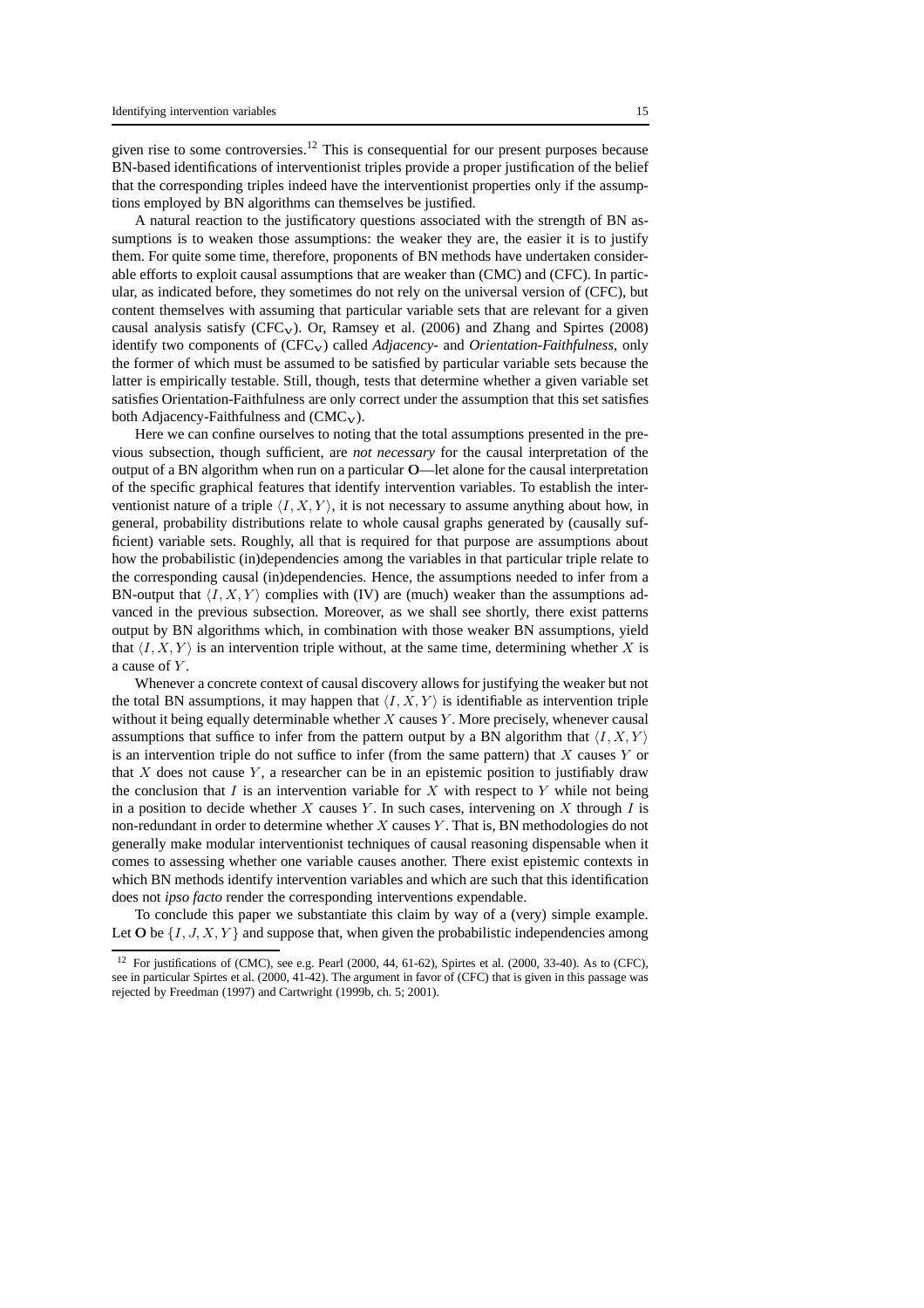

**Fig. 2** Exemplary S-pattern output by IC for  $O = \{I, J, X, Y\}$ .

the members of  $O$  as an input, the S-algorithm IC outputs the pattern depicted in figure 2. This pattern is itself a DAG and, accordingly, it is the only element of the set of DAGs that it represents. It indicates that I and  $X$ , J and  $X$ , X and Y cannot be screened off in  $O$ , that I and J are unconditionally independent, that I and Y and J and Y are screened off by  $\{X\}$ , and that  $I$  and  $J$  are dependent conditional on  $X$ . Moreover, the subgraph over the triple  $\langle I, X, Y \rangle$  in that S-pattern has all of the features of figure 1, for which we showed in the previous subsection that they—in combination with (CMC), (CFC) and the assumption that O is causally sufficient—entail that I is a cause of X, that there is no causal  $\overline{X}$ -path from I to Y, and that I is not correlated with any other cause Z of Y that is located on an  $\overline{X}$ -path, i.e. that  $\langle I, X, Y \rangle$  satisfies (IV.i), (IV.iii), and (IV.iv). That is, figure 2 has graphical features which, when interpreted against the background of the usual BN assumptions, are sufficient to establish that  $I$  is an intervention variable for  $X$  with respect to  $Y$ .

However, there exist weaker assumptions that also warrant the inference from figure 2 to the interventionist nature of  $I$ . To show this, we introduce the following predicates that are jointly weaker than the combination of predicates usual BN assumptions claim to be satisfied by all pairs or triples of variables in the corresponding sets:

*Orientation\_Markov\_or\_Common\_Cause (OMCC):*  $\langle A, B_1, B_2 \rangle$  satisfies (OMCC) relative to variable set V iff:

if

- (1) A and  $B_1$  cannot be screened off in  $\mathbf{V}\backslash\{A, B_1\}$  and
- (2) A and  $B_2$  cannot be screened off in  $\mathbf{V}\setminus\{A, B_2\}$  and
- (3)  $B_1$  and  $B_2$  can be screened off in  $\mathbf{V}\backslash\{B_1, B_2, A\}$

then

- (4) A is an unshielded collider, i.e.
	- (a) A is an effect of  $B_1$  or A and  $B_1$  have a common cause outside of V, and (b) A is an effect of  $B_2$  or A and  $B_2$  have a common cause outside of V , and
- (5)  $B_1$  and  $B_2$  are not causally related in **V**, and
- (6)  $B_1$  and  $B_2$  do not have a common cause outside of **V**.
- *Causal Sufficiency (CS):*  $\{A, B\}$  satisfies (CS) relative to V iff: every common cause C of A and B (if there is any) either is in  $V$ , or has a cause which is in  $V$ , or has an effect which is located on all directed paths from  $C$  to  $A$  and on all directed paths from  $C$  to  $B$  and which is in  $V$ .
- *Path Faithfulness (PF)*: {A, B} satisfies (PF) relative to V iff: if V screens off between A and  $B$ , then there do not exist directed or back-door causal paths between  $A$  and  $B$  that do not go through V.

*Asymmetry (AS):*  $\langle A, B \rangle$  satisfies (AS) iff: if A causes B, then B does not cause A.

*Existential Common Cause Principle (ECCP):* {A, B} satisfies (EPCC) iff: if A and B are probabilistically dependent, then either  $A$  is a cause of  $B$ , or  $B$  is a cause of  $A$ , or they have a common cause.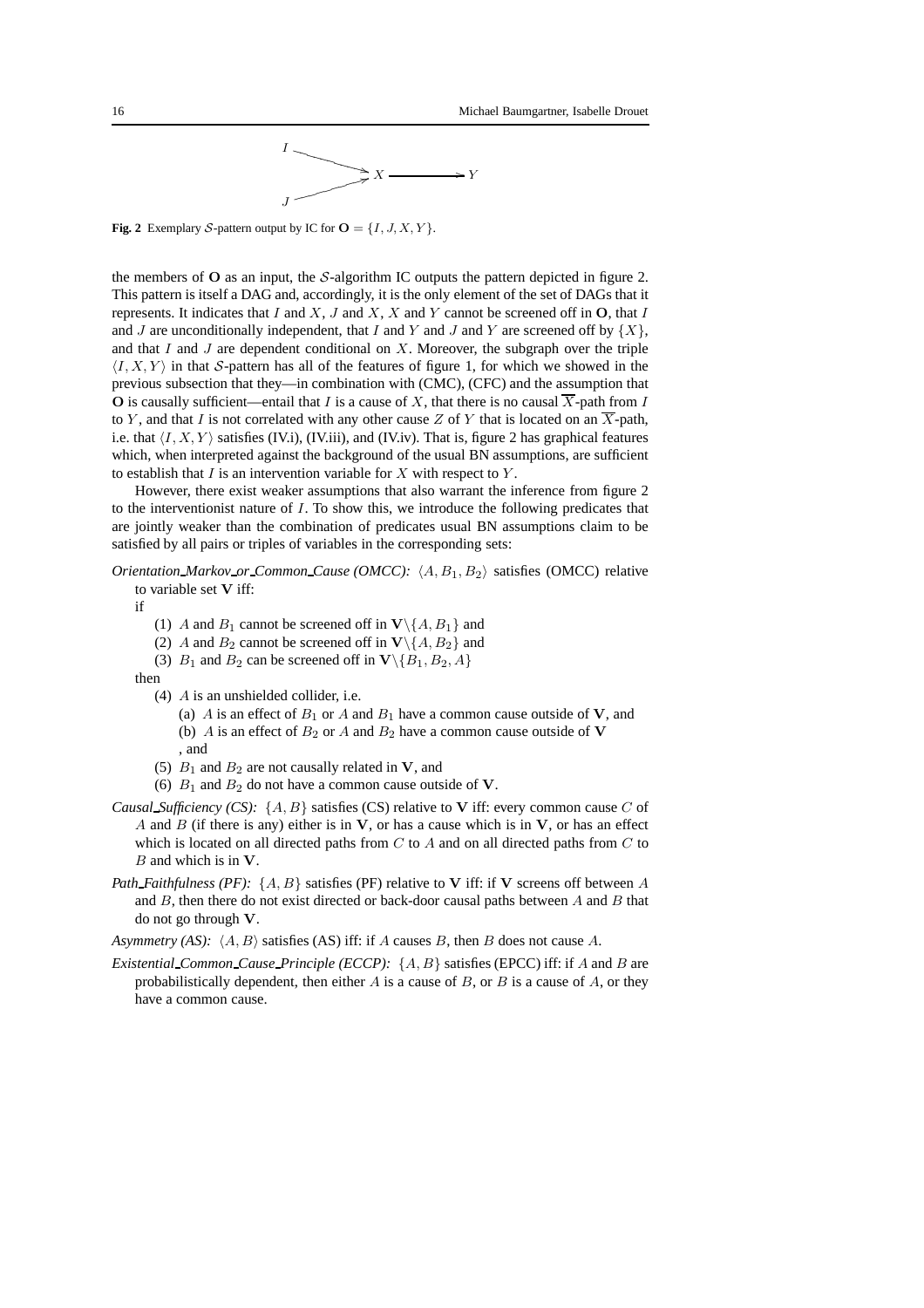If suitable pairs and triples of variables in O satisfy these predicates, it can be concluded from figure 2 that  $\{I, X, Y\}$  is an intervention triple. To see this, consider the following five causal assumptions:

- (i)  $\langle I, X, J \rangle$  satisfies (OMCC) relative to O;
- (ii)  $\{I, X\}$  satisfies (CS) relative to O;
- (iii)  $\{I, Y\}$  satisfies (PF) relative to  $\{X\}$ ;
- (iv)  $\langle I, X \rangle$  satisfies (AS);
- (v) for every Z that is a cause of Y along an  $\overline{X}$ -path,  $\{I, Z\}$  satisfies (ECCP).

(i) to (v) provide a connection between causal facts and probabilistic facts. Unlike the connection between causal facts and interventionist facts that is stipulated by (M) or the connection between causation and probabilities that is established by Suppes' theory or by (CMC) and (CFC) taken together, the connection that is provided by  $(i)$  to  $(v)$  is particular rather than universal and local rather than global. The only consequence this has in regard to justifying that  $\langle I, X, Y \rangle$  is an interventionist triple consists in simplifying that justificatory task.

Together with the probabilistic (in)dependencies that are represented by figure 2, it can be inferred that  $\langle I, X, Y \rangle$  is an interventionist triple. From (i) and the probabilistic (in)dependencies in O that are represented by figure 2 it follows that  $I$  is a cause of  $X$ or I and X have a common cause outside of  $O$ . Yet, in light of (ii) the latter can be excluded, to the effect that  $\langle I, X, Y \rangle$  satisfies (IV.i). Moreover, (iii) in combination with the fact that  $X$  screens off between  $I$  and  $Y$  entails:

(†) There do not exist directed or back-door causal  $\overline{X}$ -paths between I and Y.

(†) immediately yields that there does not exist a causal  $\overline{X}$ -path that is directed from I to Y, i.e. that  $\langle I, X, Y \rangle$  satisfies (IV.iii). Finally, under the assumptions listed above,  $\langle I, X, Y \rangle$  also satisfies (IV.iv). To see this, note that (v) excludes that  $I$  is accidentally correlated with any other cause Z of Y that is located on an  $\overline{X}$ -path. As a consequence, I can only be correlated with such a cause Z of Y—in violation of (IV.iv)—if I is a cause of Z, or Z is a cause of I, or I and  $Z$  have a common cause. Yet, as we shall see shortly, all of these possible violations of (IV.iv) contradict (†). First, suppose that  $I$  is a cause of  $Z$  (which has been defined to be a cause of Y on an  $\overline{X}$ -path). It follows that I is a cause of Y on an  $\overline{X}$ -path, which is incompatible with (†). Second, assume that  $Z$  is a cause of  $I$ . It follows that either a directed causal path from  $Z$  to  $Y$  contains  $I$  but not  $X$ , or  $Z$  is a common cause of  $I$  and of  $Y$ while causing Y along an  $\overline{X}$ -path. The first disjunct entails that there exists an  $\overline{X}$ -path that is directed from I to Y, which is ruled out by  $(†)$ . The second disjunct is compatible with (†) only if X is an intermediate between Z and I; but (IV.i), which we validated above, in combination with (iv) excludes that X is located on the directed path from  $Z$  to  $I$ . Therefore, both disjuncts of the disjunction entailed by Z being a cause of I are incompatible with  $(\dagger)$ . Third, suppose that Z and I have a common cause C. (IV.i) and (iv) again exclude that X is an intermediate on the path from  $C$  to I. Furthermore, as  $Z$  is defined to be located on an  $\overline{X}$ -path to Y, X cannot be an intermediate between C and Z either. Therefore, (†) equally excludes that  $Z$  and  $I$  have a common cause  $C$ . That is, if (IV.iv) is violated by any of the three causal structurings that can possibly lead to a correlation of  $I$  and another cause  $Z$  of  $Y$ , (†) is also violated. But we have already established (†) based on (iii) and figure 2. By contraposition we thus get that  $\langle I, X, Y \rangle$  satisfies (IV.iv). In sum, in combination with the assumptions (i) to (v), the S-pattern of figure 2 establishes that I is an intervention variable for  $X$  with respect to  $Y$ .

The assumptions (i) to (v), though sufficient, are not necessary for the validity of the inference to the interventionist nature of the triple  $\langle I, X, Y \rangle$ , i.e. they could be further weakened. Yet, all that is important for us here is that they are already weak enough *not* to validate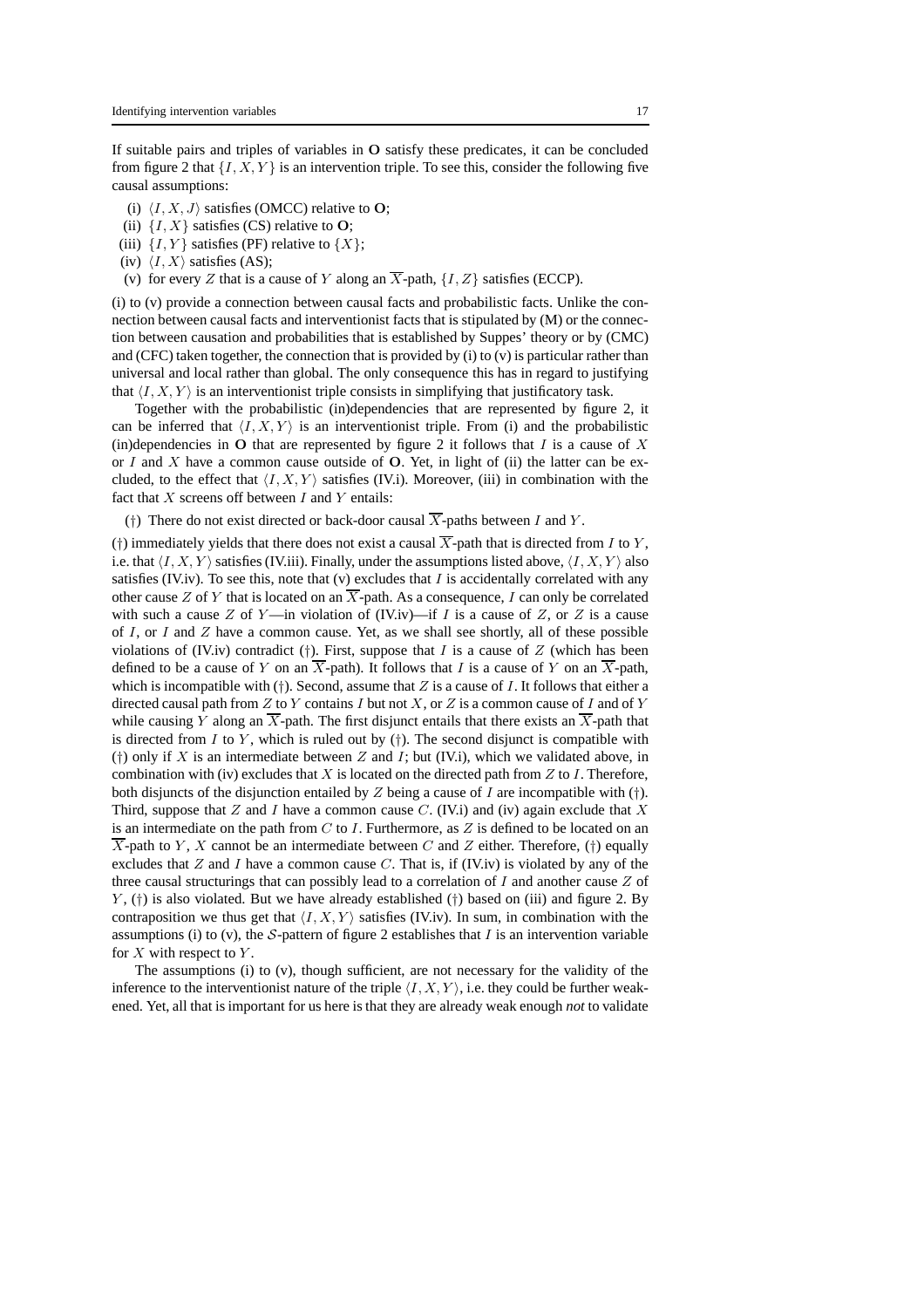the inference from figure 2 to "X is a cause Y". Or differently put, assumptions (i) to (v) do not warrant the causal interpretation of the arrow  $X \longrightarrow Y$  in figure 2. To see this, note that (i) to (v) do not entail any of the following:

- (vi) if X and Y cannot be screened off in O, then X is a direct cause of Y in O, or Y is a direct cause of  $X$  in  $O$ , or  $X$  and  $Y$  have a common cause outside of  $O$ ;
- (vii) if there exists a subset of  $O \setminus \{I, Y\}$  containing X that screens off between I and Y, then  $\langle I, X, Y \rangle$  does not form an unshielded collider at X;
- (viii) if there exists a subset of  $O \setminus \{J, Y\}$  containing X that screens off between J and Y, then  $\langle J, X, Y \rangle$  does not form an unshielded collider at X.

However, violations of these conditions render the probabilistic (in)dependencies represented in figure 2 compatible with X *not* causing Y. For instance, if condition (vi) is violated, the fact that  $X$  and  $Y$  cannot be screened off in  $O$  does not entail that  $X$  is a cause of Y, or Y is a cause of X, or X and Y have a common cause outside of O. Accordingly, the arrow from  $X$  to  $Y$  in figure 2 is compatible with the causal independence of  $X$  and  $Y$ . Similarly, if conditions (vii) and (viii) are violated, the probabilistic (in)dependencies represented by figure 2 are compatible with  $\langle I, X, Y \rangle$  and  $\langle J, X, Y \rangle$  forming unshielded colliders at X, to the effect that Y or a cause of Y located outside of  $O$  causes X. In other words, the causal interpretation of the arrow from  $X$  to  $Y$  in figure 2 requires that conditions (vi) to (viii) are satisfied. Yet, this is not ascertained by the causal assumptions (i) to (v). That is, (i) to (v) are causal assumptions which are sufficient to infer from figure 2 that  $I$  is an intervention variable for X with respect to Y, but at the same time (i) to (v) do not validate the inference from figure 2 to " $X$  is a cause of  $Y$ ".

All of this illustrates that BN methodologies, when employed in combination with assumptions that are weaker than usual BN assumptions, do not necessarily render interventionist techniques dispensable. A researcher can be in an epistemic position to justifiably infer from a BN output that  $I$  is an intervention variable on  $X$  with respect to  $Y$  while not being in a position to infer from that output that  $X$  causes  $Y$  or that  $X$  does not cause  $Y$ . In such an epistemic context, intervening on X through I is a relevant and non-redundant way of investigating the causal relation between  $X$  and  $Y$ .

# **5 Conclusion**

The availability of intervention variables is the essential prerequisite for unfolding the inferential potential of interventionist methods of causal reasoning. The first part of this paper has shown that the belief that a triple  $\langle I, X, Y \rangle$  is an intervention triple can only be justified if recourse is made to a non-interventionist account of causation. Moreover, we have seen that, depending on the background knowledge at hand about a given  $\langle I, X, Y \rangle$ , its interventionist nature is more or less easily established on non-interventionist grounds. Determining whether administering a particular anti-depression drug counts as an intervention variable for depression with respect to insomnia presupposes extended studies on the side-effects of that drug. By contrast, that coin tossing is an intervention variable for treatment with respect to recovery is justifiable based on an elementary probabilistic account of causation because we have the relevant background knowledge concerning the probabilistic dependencies and independencies among these variables.

Consequently, the second part of the paper has then turned to the most standard procedures of causal discovery that process observational data, *viz.* BN methods. We have shown that methodically identifying interventionist triples by means of these procedures renders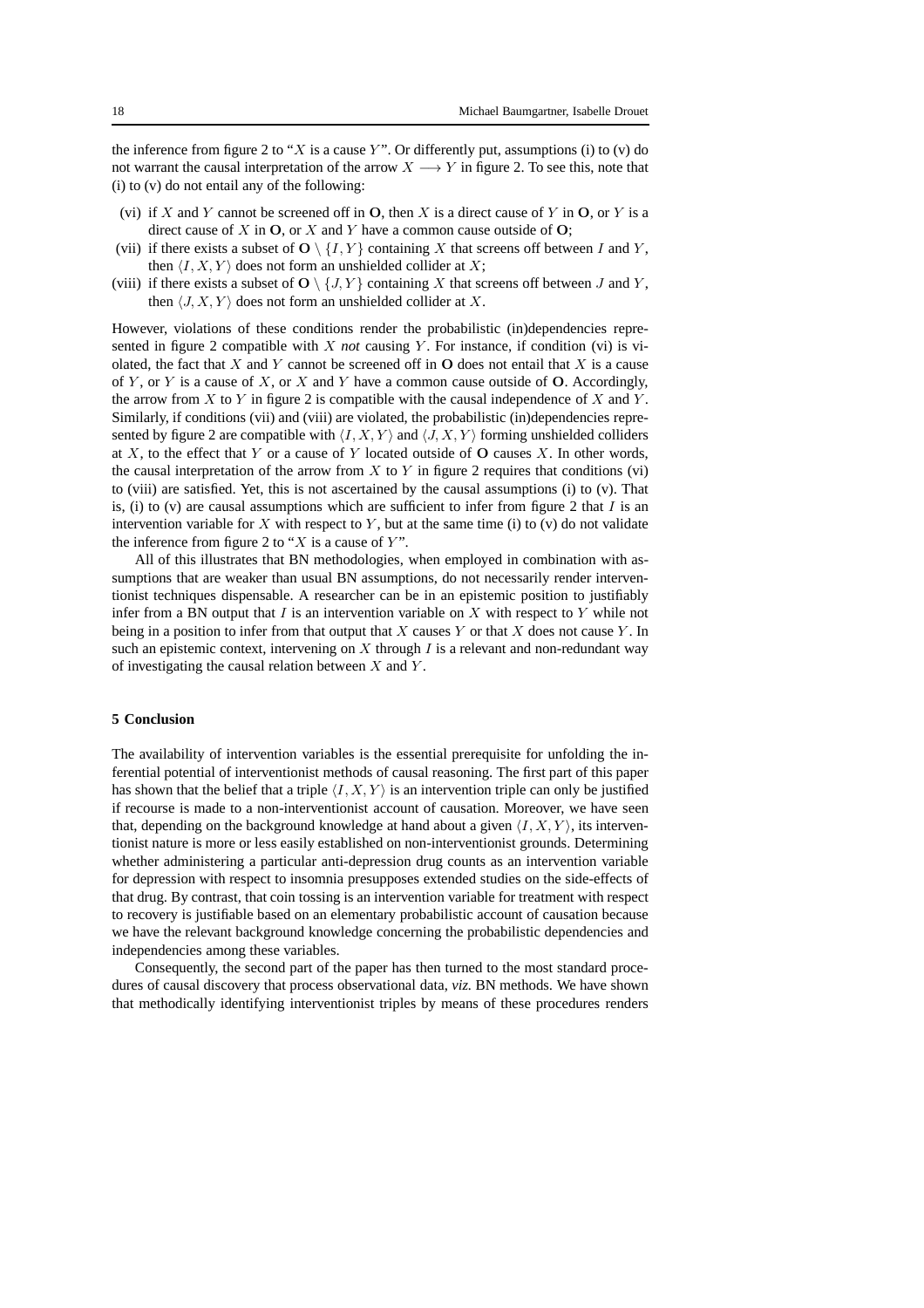interventionist techniques dispensable. BN methods rely on causal assumptions that are so strong that they substantiate the interventionist nature of  $\langle I, X, Y \rangle$  only if they support the inference to "X causes Y" or to "X does not cause Y". We have also seen, though, that relevant BN assumptions can be weakened—and thus rendered more easily justifiable—to the effect that outputs of BN procedures may identify  $I$  as intervention variable for  $X$  with respect to  $Y$  without, at the same time, deciding whether  $X$  causes  $Y$ . This finding suggests that whether interventionist techniques are fruitfully applicable in a given context of causal discovery, in the end, is determined by the epistemic background of that discovery context. If BN methods are used to identify intervention variables, it is profitable to implement interventionist techniques only if that epistemic background allows for justifying BN assumptions which, like (i) to (v), authorize the inference to the interventionist nature of  $\langle I, X, Y \rangle$ , but does not allow for justifying BN assumptions which, like (vi), (vii) and (viii), support the causal interpretation of the graphical feature relating  $X$  and  $Y$  in a corresponding BN output.

**Acknowledgements** We are grateful to Alessio Moneta and Wolfgang Spohn for helpful comments and discussions, and to audiences at the universities of Geneva, Konstanz, Madrid and Rotterdam where previous versions of this paper have been presented. Moreover, we thank the anonymous referees of this journal for their valuable comments and suggestions. Finally, Michael Baumgartner is indebted to the Deutsche Forschungsgemeinschaft (DFG) and Isabelle Drouet to the Agence Nationale de la Recherche (ANR) for generous support of this work (project CAUSAPROBA).

#### **References**

- Baumgartner, M. (2009). Interdefining causation and intervention. *Dialectica 63*, 175–194.
- Cartwright, N. (1999a). Causal diversity and the Markov condition. *Synthese 121*, 3–27.
- Cartwright, N. (1999b). *The Dappled World: A Study of the Boundaries of Science*. Cambridge: Cambridge University Press.
- Cartwright, N. (2001). What is wrong with Bayes nets? *The Monist 84*(2), 242–264.
- Cartwright, N. (2010). What are randomised controlled trials good for? *Philosophical Studies 147*(1), 59–70.
- Claassen, T. and T. Heskes (2011, April). Arrowhead completeness from minimal conditional independencies. Technical report, Radboud University Nijmegen, iCIS/IS/ML.
- Collins, H. M. and T. J. Pinch (1993). *The Golem: what you should know about science* (2 ed.). Cambridge: Cambridge University Press.
- Eberhardt, F., C. Glymour, and R. Scheines (2006).  $n 1$  experiments suffice to determine the causal relations among n variables. In D. Holmes and L. Jain (Eds.), *Innovations in Machine Learning*, pp. 97–112. Berlin: Springer.
- Eberhardt, F. and R. Scheines (2007). Interventions and causal inference. *Philosophy of Science 74*, 981– 995.
- Eells, E. (1991). *Probabilistic Causality*. Cambridge: Cambridge University Press.
- Freedman, D. (1997). From association to causation via regression. In V. R. McKim and S. P. Turner (Eds.), *Causality in Crisis? Statistical Methods and the Search for Causal Knowledge in the Social Sciences*, pp. 113–161. Notre Dame: University of Notre Dame Press.
- Freedman, D. and P. Humphreys (1999). Are there algorithms that discover causal structure? *Synthese 121*(1), 29–54.
- Glymour, C. (1997). A review of recent work on the foundations of causal inference. In V. R. McKim and S. P. Turner (Eds.), *Causality in Crisis?*, pp. 201–248. Notre Dame: University of Notre Dame Press.
- Glymour, C. (2010). What is right with 'Bayes net methods' and what is wrong with 'hunting causes and using them'? *British Journal for the Philosophy of Science 61*(1), 161–211.
- Korb, K. B., L. R. Hope, A. E. Nicholson, and K. Axnick (2004). Varieties of causal intervention. *Lecture Notes in Computer Science ISSU 3157*, 322–331.
- Korb, K. B. and E. Nyberg (2006). The power of intervention. *Minds and Machines 16*, 289–302.
- Kvart, I. (2001). Causal relevance. In B. Brown (Ed.), *New Studies in Exact Philosophy: Logic, Mathematics and Science*, pp. 59–90. Oxford: Hermes Scientific Publications.